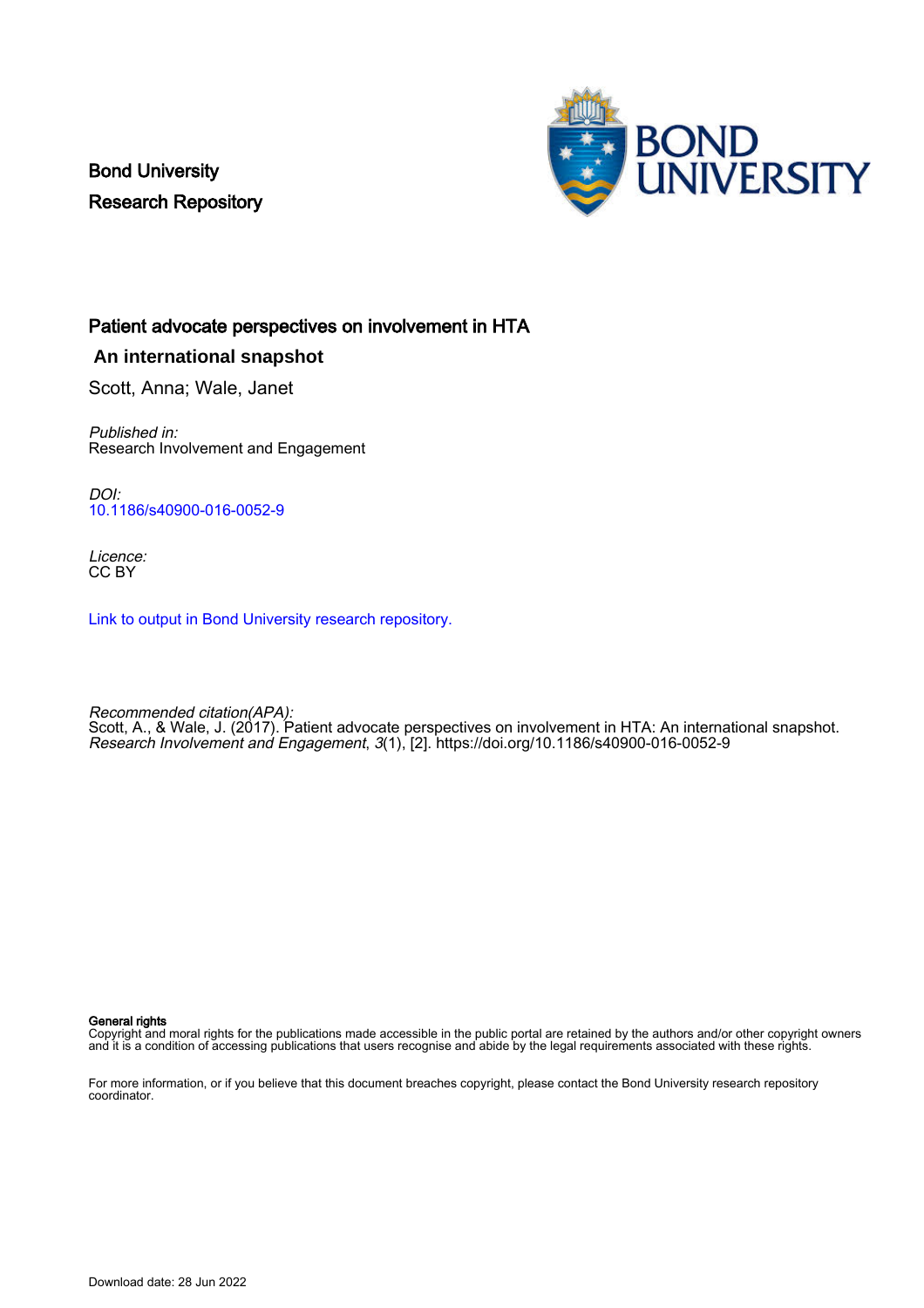DOI 10.1186/s40900-016-0052-9

Scott and Wale Research Involvement and Engagement (2017) 3:2



# Patient advocate perspectives on involvement in HTA: an international snapshot

Anna Mae Scott<sup>1</sup>, Janet L. Wale<sup>2\*</sup> and On behalf of the HTAi Patient and Citizen Involvement in HTA Interest Group, Patient Involvement and Education Working Group<sup>3</sup>

\* Correspondence: [socrates111@bigpond.com](mailto:socrates111@bigpond.com) 2 Patient and Citizen Involvement in HTA Interest Group, HTAi, 11A Lydia Street, Brunswick, VIC 3056, Australia Full list of author information is available at the end of the article

### Plain English summary

A number of health technology assessment (HTA) organisations have developed processes to engage patients in the assessment of new health technologies such as pharmaceuticals, diagnostic tests, devices or medical procedures. Typically, this involves the HTA agency providing an opportunity for patient advocates and their patient organisations (support groups for patients with a specific disease or condition) to provide submissions detailing experiences with the disease and the health technology that is being assessed. While some literature exists about how HTA agencies view the engagement of patients in the HTA process, it is not yet clear how the patient advocates and patient organisations themselves view this engagement. To answer this question, we surveyed the views of patient advocates who were members of patient organisations known to be engaged in the process of HTA or evidence-based practice. Snowballing – that is, passing on the survey invitation from individuals invited to take part in the survey to other individuals – occurred in one of the countries. The responses in this country provided a very useful comparison between the views of people who were appointed as the 'patient representatives' on an HTA committee with those who contributed input as part of the general patient organisation engagement process. Our findings identify gaps in understanding of the purpose of patient involvement and whether patient organisations felt their input made a difference, the information and support provided, and if and how feedback is given to the patient organisations. Our work can help inform further research as well as continuing improvements in HTA patient engagement processes.

(Continued on next page)



© The Author(s). 2017 Open Access This article is distributed under the terms of the Creative Commons Attribution 4.0 International License ([http://creativecommons.org/licenses/by/4.0/\)](http://creativecommons.org/licenses/by/4.0/), which permits unrestricted use, distribution, and reproduction in any medium, provided you give appropriate credit to the original author(s) and the source, provide a link to the Creative Commons license, and indicate if changes were made. The Creative Commons Public Domain Dedication waiver ([http://creativecommons.org/](http://creativecommons.org/publicdomain/zero/1.0/) [publicdomain/zero/1.0/\)](http://creativecommons.org/publicdomain/zero/1.0/) applies to the data made available in this article, unless otherwise stated.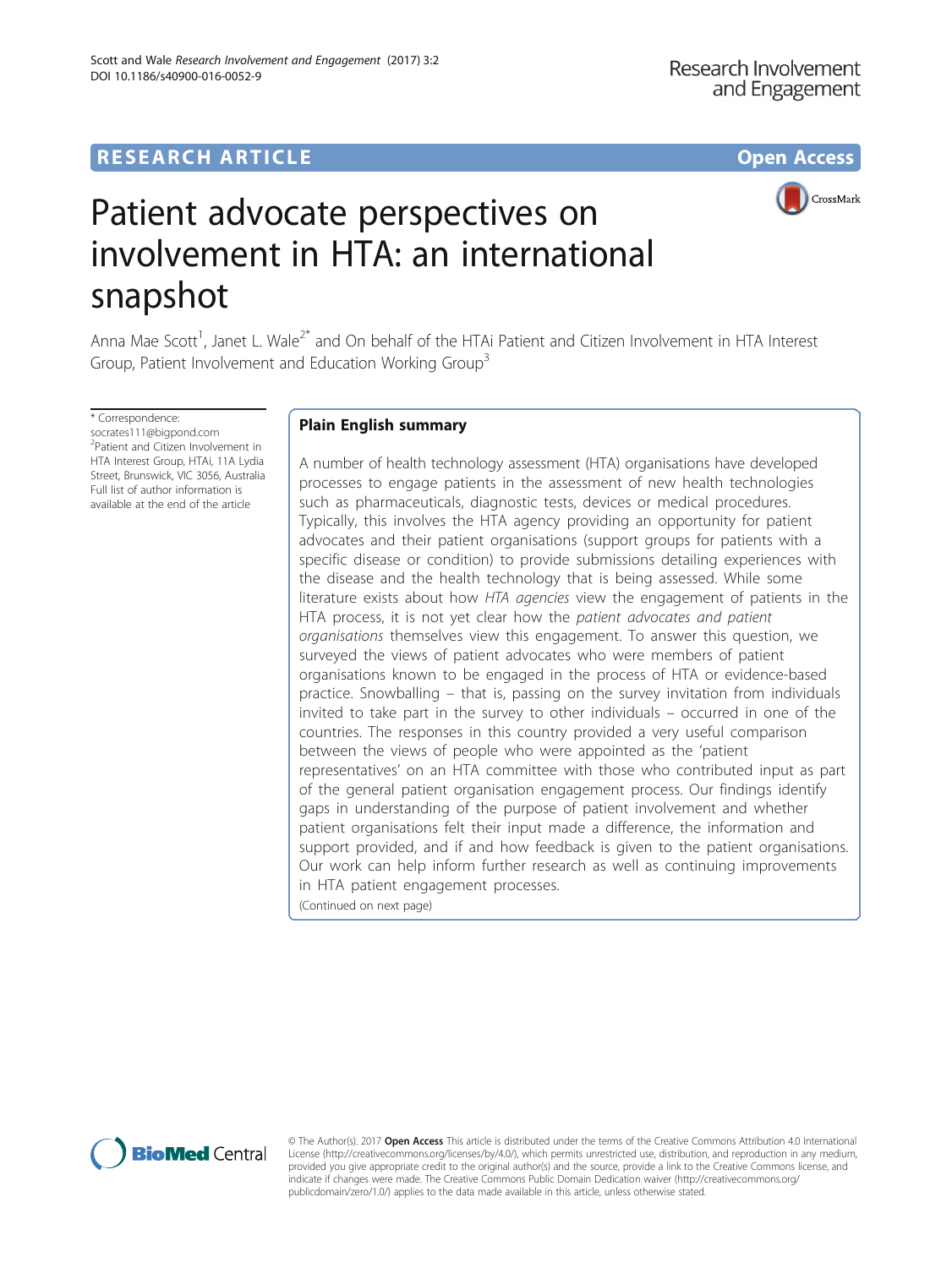#### (Continued from previous page)

#### Abstract

**Background** Patient involvement in health technology assessment (HTA) processes is becoming more frequent. However, it is not clear how patient advocates and their disease-based patient organisations that are involved in HTA view their involvement. We report on the results of an international survey of patient advocates and members of patient organisations about their experiences and perceptions of that involvement.

**Methods** A 16-question survey was sent out to patient advocates and members of patient groups known to be involved in HTA processes or evidence-based practice. The survey consisted of open-ended questions focusing on respondent characteristics, stage and nature of involvement, support from HTA agencies for involvement, purpose of involvement, feedback on involvement, and whether the respondents felt that their input made a difference.

**Results** Of 16 individuals who received the survey, 15 responded. Three, from Italy, Israel and Japan, were not involved in HTA in their country. Respondents from the following countries reported involvement in HTA processes: Canada, England, Scotland, and Wales, The Netherlands, Australia, Taiwan. The respondents indicated that HTA agencies reach out to them either actively or passively, and that their involvement is often at the appraisal stage of HTA. Typically, they reported involvement as either participants in committees or providers of submissions to HTA agencies. A wide range of approaches to supporting patient involvement by the HTA agencies was identified by respondents – including personal and telephone support, online resources, training and provision of information – but the level and type of support reported was uneven across jurisdictions. Not all respondents were clear on the purpose of their involvement in HTA, although some were able to cite specific examples of how their input made a difference; members of an HTA decision-making committee appeared to have a better understanding and were able to give examples. Feedback from HTA agencies to the patient groups on their submissions is often not provided.

**Conclusions** Although considerable progress has been made in terms of engaging patients and patient groups in HTA, gaps remain in how involvement is supported, including facilitating involvement, clarity on roles, two-way flow of information, and methods for enhancing communication between patient organisations and HTA agencies.

Keywords: Patient involvement, Patient engagement, Patient and citizen involvement interest group, Health technology assessment, HTA, Survey

#### Background

#### Health Technology Assessment (HTA)

Health technologies include pharmaceuticals, diagnostic tests, medical devices and procedures. Health technology assessment (HTA) is the "systematic evaluation of the properties and effects of a health technology, addressing the direct and intended effects of this technology, as well as its indirect and unintended consequences" [[1\]](#page-16-0). This is accomplished by evaluating health technologies for their clinical effectiveness, cost-effectiveness, safety, social and economic characteristics [[2, 3\]](#page-16-0). The aim of HTA is to make evidence-based decisions about public funding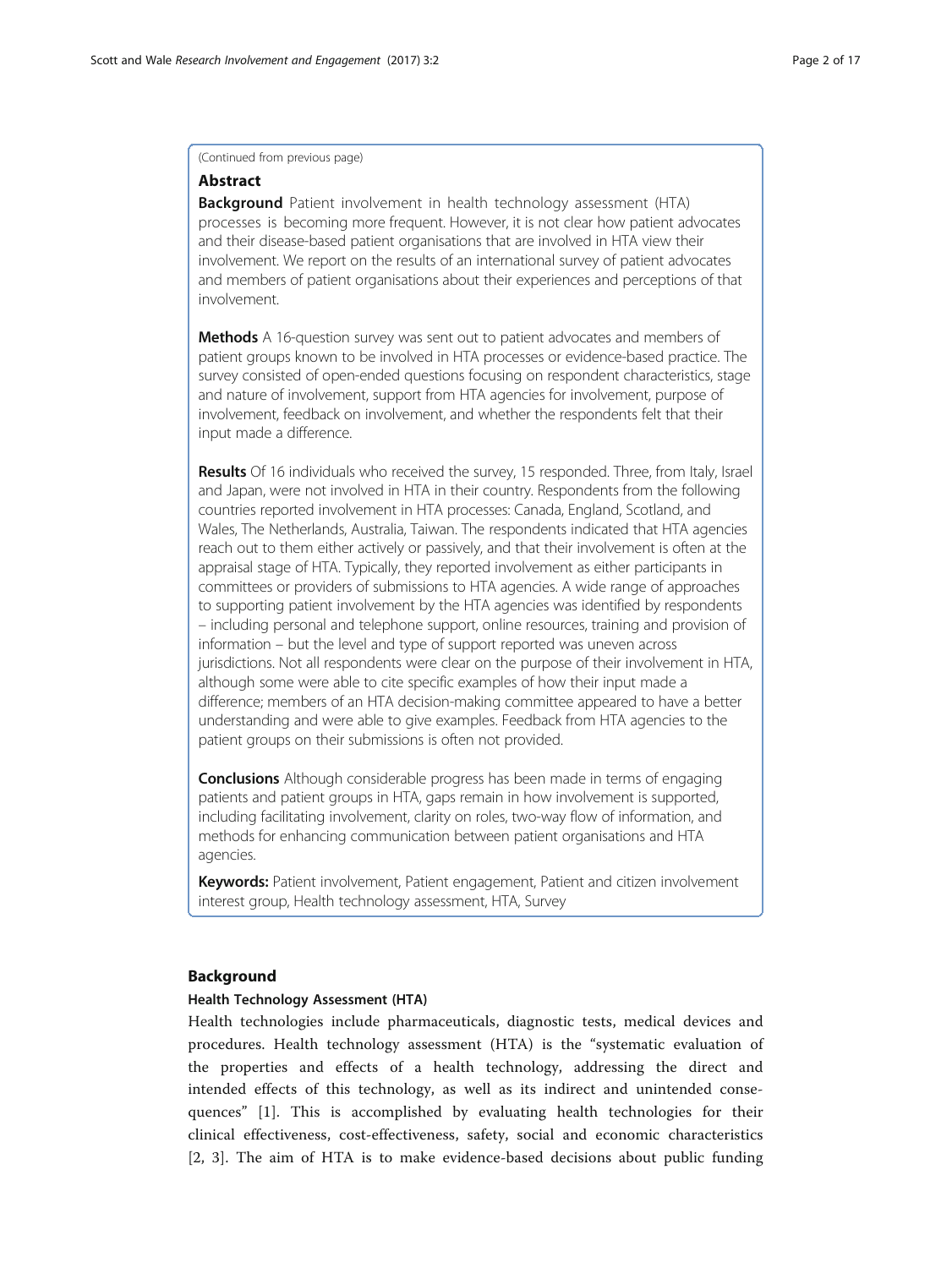of health technologies e.g. by placing (or not placing) health technologies on national formularies.

#### Patient and public involvement in HTA

Although historically, patient and public involvement (PPI) in HTA processes and decision-making has not been extensive, such involvement is growing internationally. Initiatives and projects aimed at facilitating such involvement have been observed in the United Kingdom, Europe, Canada, Asia and Australia [[4](#page-16-0)–[12\]](#page-16-0).

Issues around patient and public involvement in HTA are often discussed under the single umbrella of 'PPI', however, a distinction needs to be drawn between patients and the public as their interests are not necessarily aligned and at times may even conflict [[13\]](#page-16-0). 'Patients' can be construed as (actual or potential) users or beneficiaries of a health technology, who have experiential knowledge about a health condition to which the health technology applies, or the health technology itself. Carers also have personal experience of living with the condition and in some instances may speak on behalf of patients. The 'public', on the other hand, are those members of a wider community who have an interest in the well-being and sustainability of the health system. They have insights into social aspects of HTAs but lack personal experience with the health condition or the health technology itself [\[13](#page-16-0)–[15\]](#page-16-0). The 'public' is a broad category that can include members of the general public (sometimes referred to as 'citizens') as well as organisations that represent the interests of consumers as users of health care, carers and patients themselves [\[12](#page-16-0)].

Two key sets of reasons for involving patients in HTA are generally cited in the literature. The first set of reasons focuses on transparency, legitimacy and fairness in decision making. Patient participation is viewed as a means of enhancing trust in the HTA decision-making process and acceptance of the resulting decisions. The second set of reasons centres around the patients' evidentiary contributions. Patients are seen as contributors of valuable first-hand experiential knowledge of living with a particular health condition; they have experience with the health technology under assessment, or currently available technologies, the use of associated health services, and associated benefits, risks and side effects [\[4](#page-16-0), [11](#page-16-0), [13, 15](#page-16-0)–[19\]](#page-16-0). This is where the distinction between patients and the public becomes acutely salient, as it is only the patients and possibly their carers (but not the general public) who have this personal knowledge and are able to provide this kind of information.

It is recognised that patient involvement can  $-$  and should  $-$  take place across the entire HTA process [[14\]](#page-16-0). Indeed, there is evidence that HTA agencies are increasingly involving patients in all stages of HTA. A recent review of the roles of patients and the public in HTA processes internationally, identified examples of patient involvement in the following stages of HTA: identification of health technologies for assessment (e.g. Australia, New Zealand, The Netherlands), priority setting or selection of technologies for assessment (e.g. France, USA), conduct of the HTA itself (e.g. Canada, England, Wales), review of assessment results and generation of recommendations (e.g. The Netherlands, Germany, Canada), implementing the funding recommendations (e.g. England, France, USA), and dissemination of the decisions (e.g. Australia, Canada) ([[13\]](#page-16-0); see also [[16](#page-16-0), [19](#page-16-0)]).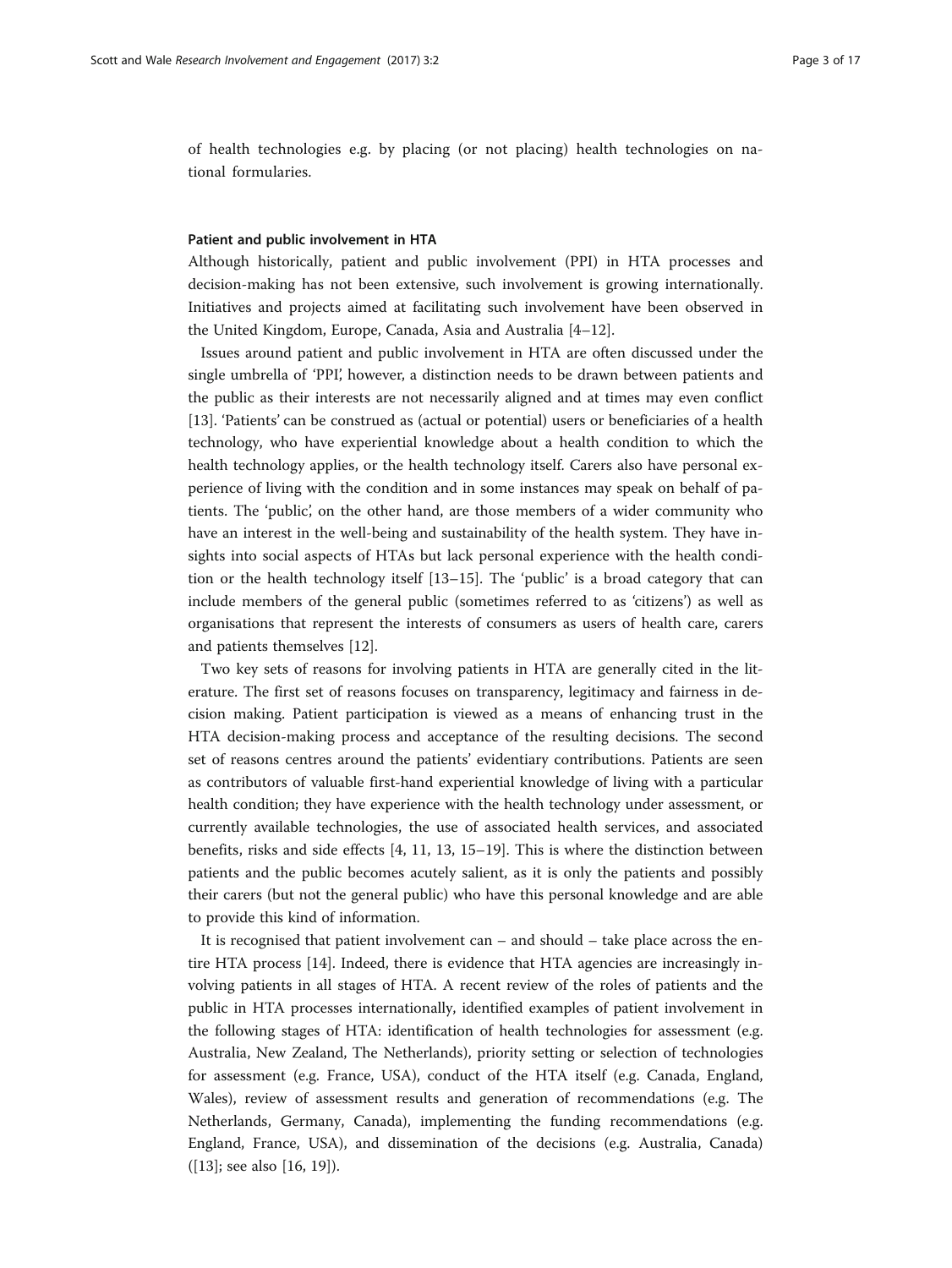#### The nature of the present contribution

Patient involvement in HTA is becoming both more frequent, in that it is taking place in more agencies or countries, and more pervasive in that it is taking place at many stages of HTA. However, due to its relative novelty, formal examinations of the process and impact of patient involvement in HTA are only just beginning to take place and to be made available in journals [[4\]](#page-16-0).

Examinations of the HTA agencies' initiatives often investigate PPI initiatives as a single unit of analysis, failing to differentiate between patients and the public (e.g. [[12](#page-16-0), [19](#page-16-0), [20](#page-16-0)]). The analyses frequently approach PPI from the perspective of HTA agencies (e.g. [[4](#page-16-0), [12](#page-16-0), [19](#page-16-0), [20](#page-16-0)]), or from a mix of perspectives, combining the perspectives of HTA agencies themselves as well as scholars, policy makers, patients, and user group members (e.g. [[17, 21](#page-16-0)]) or from the public perspective (e.g. [[22](#page-16-0)]).

To our knowledge, to date no-one has focused specifically on the issue of what patient involvement in HTA looks like from the perspective of patient advocates and the members of disease-based patient organisations (hereafter 'patient organisations') involved in the process. It is therefore our aim to begin to fill this gap, by reporting on the results of a survey of patient advocates and members of patient organisations known to be involved in the HTA process about their experiences and perceptions of their involvement in the HTA processes. In particular, the purpose of the present research was to identify issues faced by patient advocates when making submissions to an HTA agency, either as part of the patient support group or as individuals.

#### Methods

The questionnaire was jointly designed by the authors, representing extensive experience in processes of HTA both as a consumer representative and committee member (JW), and as an academic experienced in preparing HTAs and a member of HTA committees and HTAi's Ethics Interest Group (AMS). The authors also have broad experience through membership of the Patient and Citizen Involvement in HTA Interest Group, with one (JW) being the Group's former Chair.

The questionnaire was informed both by the existing literature in this area and the professional experience of the authors. The included questions were selected to align with the study objectives – to query issues specifically applicable to patient advocates and disease-based patient organisations (as opposed to HTA agencies, the public, industry, or researchers involved in HTA). The emphasis was on use of simple language, as it was anticipated that the survey would be completed by an international audience.

The questionnaire asked 16 questions, focusing on respondent characteristics, stage and nature of involvement, support from HTA agencies for involvement, purpose of involvement, feedback on input given, and whether the respondents felt that their input made a difference. All of the questions were open-ended in order to avoid suggesting any specific responses and to give the respondents an opportunity to explain their answers in-depth and in their own words. Examples were provided in the questionnaire where appropriate in order to facilitate providing answers. A copy of the questionnaire is provided in the [Appendix](#page-15-0).

Purposive sampling was applied to select respondees who could provide detailed and relevant information. The questionnaire, together with an introductory letter, was sent by e-mail to the selected international patient advocates on 14 March 2016. The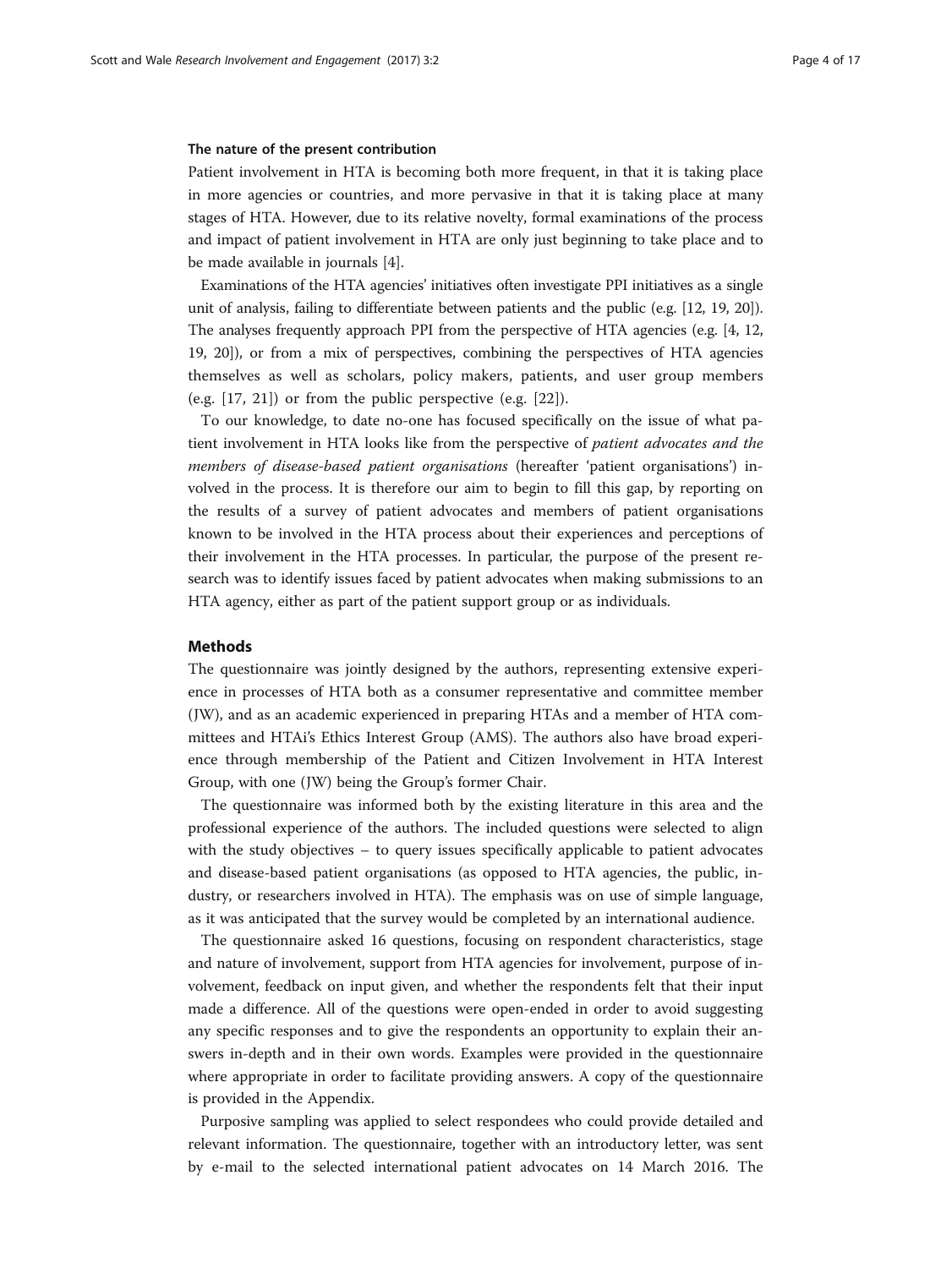recipients were selected on the basis of their interest in joining the HTAi Patient and Citizen Involvement Patient Panel, having worked with or as members of the HTAi Patient and Citizen Involvement in HTA Interest Group, or as being part of the Cochrane Collaboration Consumer Network and likely to be involved in evidence-based health care and therefore HTA. The recipients were asked to complete the questionnaire by 4 April 2016. To maximise the response rate, if the recipient felt unable to respond to the questionnaire, either because of the timeframe or if there was someone in their organisation or a related organisation who would be more able to do so, they were asked to forward the e-mail to that person. The recipients were also sent up to three reminders about the questionnaire, where necessary, in order to maximise the response rate.

Unexpectedly, snowballing of responses occurred in one of the countries (Canada) – the survey invitation was passed on by the original recipient to fellow 'patient representatives' on an HTA appraisal committee. This has led to this country having a high proportion of the total responses. It did, however, provide a very useful comparison between the views of 'patient representatives' who were appointed in that capacity as members of an HTA committee, with those of patients who contributed input into HTAs through their disease-based patient organisations.

The responses were succinct and thematically summarised by one of the authors. The analysis was checked by the second author and fed back to the respondents. The respondents were advised that as no personal or private data was being collected, a formal ethics approval was not required. Nevertheless, ethical practices for survey research were followed in that respondents' anonymity was ensured and sufficient information was provided about the survey and its authors, to enable respondents to make an informed decision about participating. Respondents were informed that a return of a completed questionnaire implied a free and informed consent to share the information publicly.

#### Results

#### Profile of the respondents

Of the 16 individuals who received the survey, 15 responded. Countries represented by the respondents include: Canada, England, Scotland, and Wales, The Netherlands, Australia, Taiwan, Japan, Italy and Israel (Table [1\)](#page-6-0). Despite several attempts, the authors were unable to obtain a response from Germany.

Respondents from three countries (Italy, Israel, Japan) stated that they do not contribute to HTA activities in their country. This does not mean, however, that there is no patient involvement in any HTA activities in these countries, for example at a hospital level. The remainder of the article focuses on the responses received from: Canada, England, Scotland, and Wales, The Netherlands, Australia, Taiwan.

#### How are the patient organisations reached, when, and what is their role

The respondents identified two main approaches adopted by the HTA agencies to reach out to patients and/or patient organisations (Table [2](#page-7-0)). First, the agencies contact the patient organisations that are registered with them, seeking submissions when a relevant health technology is being assessed. The second approach consists of agencies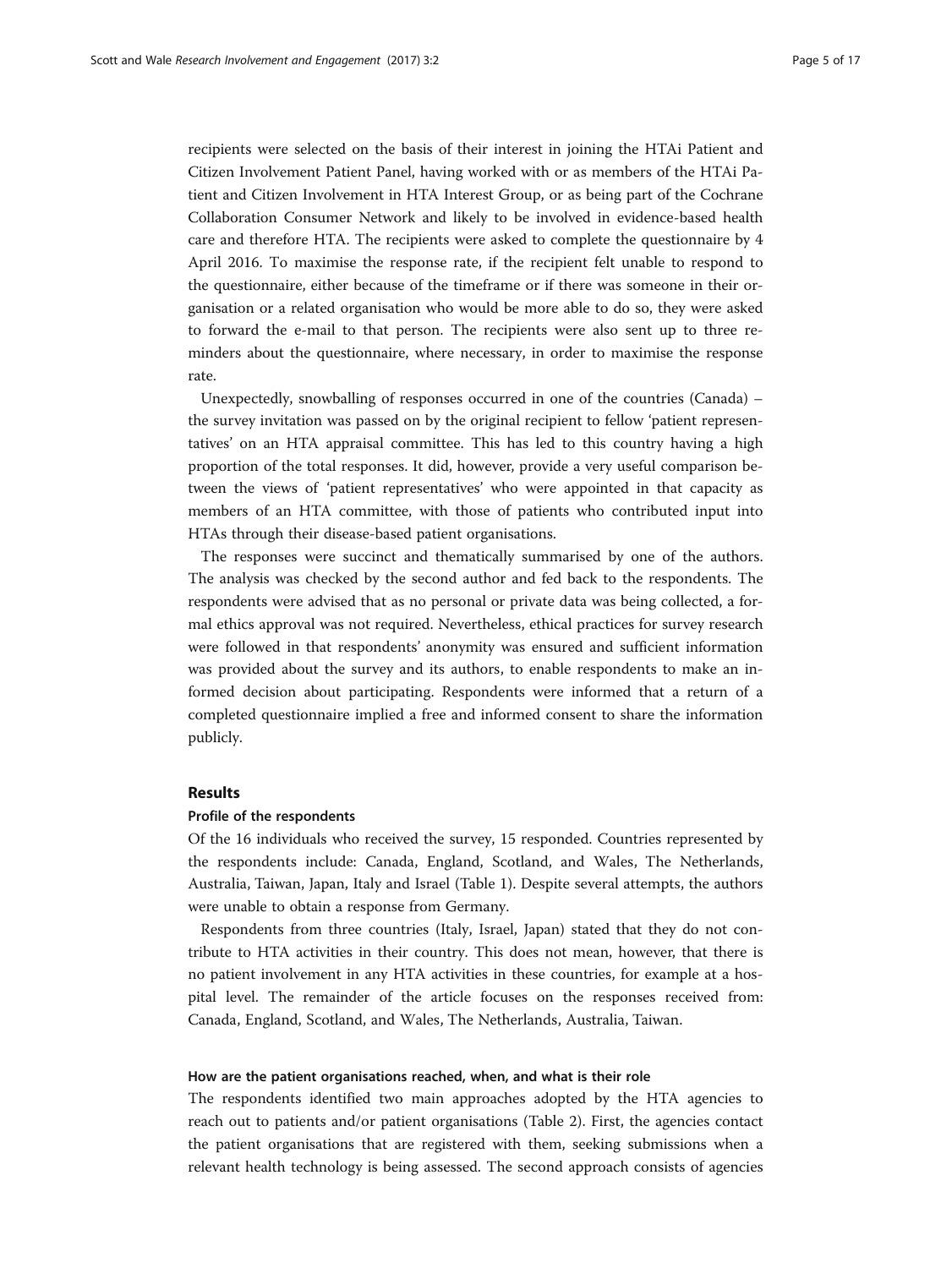| Country                        | Number of<br>respondents | Respondent type                                           |                                                                                | HTA agencies the respondents are                                                                                                                                                                               |
|--------------------------------|--------------------------|-----------------------------------------------------------|--------------------------------------------------------------------------------|----------------------------------------------------------------------------------------------------------------------------------------------------------------------------------------------------------------|
|                                |                          | Patient<br>representative on<br>HTA agency's<br>committee | Member of a patient<br>group [that potentially<br>submits to an HTA<br>agency] | involved with                                                                                                                                                                                                  |
| United<br>Kingdom <sup>a</sup> | $\mathfrak{D}$           |                                                           | $\overline{2}$                                                                 | The National Institute for Health and<br>Care Excellence (NICE); Scottish<br>Medicines Consortium (SMC); All<br>Wales Medicine Strategy Group<br>(AWMSG); Various (rare diseases<br>focus)                     |
| The<br><b>Netherlands</b>      |                          |                                                           |                                                                                | Zorginstituut Nederland (ZIN, The<br>National Health Care Institute)                                                                                                                                           |
| Canada <sup>a</sup>            | 6                        | 3                                                         | 3                                                                              | Canadian Agency for Drugs and<br>Technologies in Health (CADTH)<br>Common Drug Review (CDR); Pan-<br>Canadian Oncology Drug Review<br>(pCODR), Canadian Agency for Drugs<br>and Technologies in Health (CADTH) |
| Australia <sup>a</sup>         | $\mathbf{1}$             |                                                           |                                                                                | Pharmaceutical Benefits Advisory<br>Committee (PBAC); Medical Services<br>Advisory Committee (MSAC)                                                                                                            |
| Taiwan                         | $\overline{2}$           |                                                           | $\overline{2}$                                                                 | The National Health Insurance<br>Administration (NHIA):<br>Pharmaceutical Benefits and<br>Reimbursement Scheme (PBRS)                                                                                          |
| Japan                          | 1                        |                                                           |                                                                                | None                                                                                                                                                                                                           |
| Italy                          | 1                        |                                                           |                                                                                | None                                                                                                                                                                                                           |
| Israel                         | 1                        |                                                           |                                                                                | None                                                                                                                                                                                                           |

<span id="page-6-0"></span>

| Table 1 Profile of respondents to the questionnaire |  |
|-----------------------------------------------------|--|
|-----------------------------------------------------|--|

<sup>a</sup>Some respondents indicated involvement with more than one agency

posting requests for submissions on the agency's website and waiting for responses from patients, where applicable, and patient organisations (or the public).

As seen in Table [2,](#page-7-0) patient advocates reported patient organisation involvement at various stages of the HTA process. However, this was predominantly at the appraisal stage, when the accumulated scientific and economic evidence about a technology is formally assessed by an HTA committee and contextualised against social and ethical issues. Less often, patient organisation participation was sought at the scoping stage to outline how the technology is to be assessed, or at a consultation stage in response to an HTA committee's recommendations.

The types of involvement varied, although provision of submissions predominated. Patient organisations in all of the countries represented by the patient advocates responding to our survey reported this type of involvement in HTA. Additionally, patient advocates reported involvement of their organisations through provision of comments on recommendations, provision of patient experts to the HTA agency, and participation in hearings or meetings.

#### Support for 'patient representatives' and patient groups involved in HTA

'Patient representatives' (as designated by the HTA agency concerned) on an HTA committee reported receiving a wide range of support from HTA agencies. The support included: a dedicated staff person at the HTA agency, provision by the HTA agency of orientation,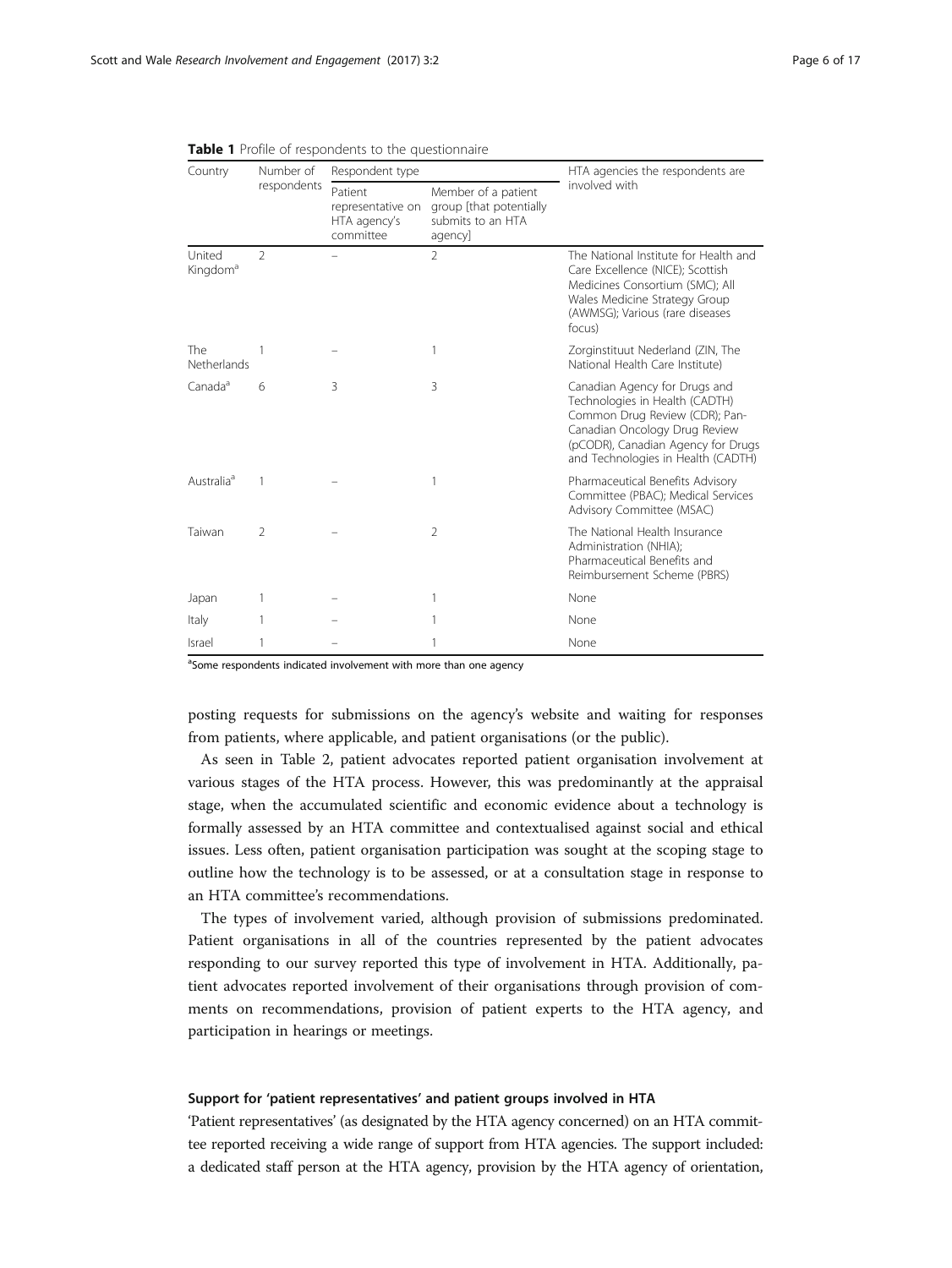| Country                                                 | How does the agency<br>reach out to patient<br>groups?                                                                                                                                                                                                      | Stage of HTA at which the<br>patient representatives or<br>patient groups are<br>involved?                    | How are the patient<br>representatives or patient groups<br>involved in the HTA?                                                                                   |
|---------------------------------------------------------|-------------------------------------------------------------------------------------------------------------------------------------------------------------------------------------------------------------------------------------------------------------|---------------------------------------------------------------------------------------------------------------|--------------------------------------------------------------------------------------------------------------------------------------------------------------------|
| Scotland (SMC)                                          | • Patient group is registered<br>with the HTA agency, and<br>notified by the HTA<br>agency                                                                                                                                                                  | • Appraisal stage                                                                                             | • Provide submission to the agency<br>Participate in meetings of patient<br>groups, clinicians, agency                                                             |
| England and<br>Wales (NICE,<br>AWMSG, rare<br>diseases) | • Patient group is registered<br>with the HTA agency, and<br>notified by the HTA<br>agency<br>• At scoping stage,<br>stakeholders are asked to<br>recommend patients [or<br>patient groups<br>· Through disease registry,<br>newsletters or social<br>media | · Scoping stage workshop<br>• Appraisal stage<br>• Appeals of<br>recommendations<br>· Scientific advice stage | • Provide patient experts who<br>participate in workshops or<br>committee meetings<br>• Provide submission to the agency                                           |
| The<br>Netherlands<br>(ZIN)                             | · Patient group is registered · Appraisal stage<br>with the HTA agency<br>• HTA agency reaches out<br>to umbrella groups                                                                                                                                    |                                                                                                               | • Provide submission to the agency<br>· Provide a statement at public<br>meetings                                                                                  |
| Canada (CADTH<br>CDR and<br>pCODR)                      | Patient representatives<br>Patient groups<br>• Patient group is registered<br>with the HTA agency, and<br>notified by the HTA<br>agency<br>HTA agency posts on its<br>website a call for<br>submissions by patient<br>groups                                | • Unclear answer (when<br>submission goes to<br>committee)                                                    | • As members of an HTA<br>committee<br>• Provide comments on draft<br>recommendations (patient<br>groups)<br>Provide submissions to the agency<br>(patient groups) |
| Australia (PBAC,<br>MSAC)                               | • No answer provided, learn<br>from industry                                                                                                                                                                                                                | • Appraisal stage                                                                                             | • Provide submission to the agency<br>• Hearings                                                                                                                   |
| Taiwan (NHIA,<br>PBRS)                                  | • Users registered online<br>• HTA agency posts on its<br>website a call for<br>submissions by patients,<br>groups                                                                                                                                          | • Unclear                                                                                                     | • Patient representatives attend<br>committee meetings<br>• Provide short submission to the<br>agency                                                              |

<span id="page-7-0"></span>Table 2 How are the patient groups identified, in what role are they involved, and when (at what stage)

online resources, webinars, monthly teleconferences, and supported attendance at annual symposia. Patient advocates involved with disease-based patient organisations reported that some (although not all) HTA agencies dedicate a staff member as contact person or have a dedicated PPI team. Other approaches reported include: HTA agencies offering guidance or framework documents (either via e-mail or on the agency's website), arranged meetings with patient organisations to provide guidance and information, and facilitating contact between patient organisations to enable peer support (Table [3\)](#page-8-0).

Formal training was not often provided by HTA agencies to patient organisations, although some patient advocates reported that webinars are provided. Others reported that training is provided by industry and other (e.g. academic) organisations; training also takes the form of mentoring amongst the members of the patient organisations themselves.

Patient organisations often do not receive information about the technology under assessment from the HTA agency itself but, rather, rely on a wide range of other sources for that information. Those sources include: publicly available data, industry, participants in clinical trials or clinical trial staff, other members of the patient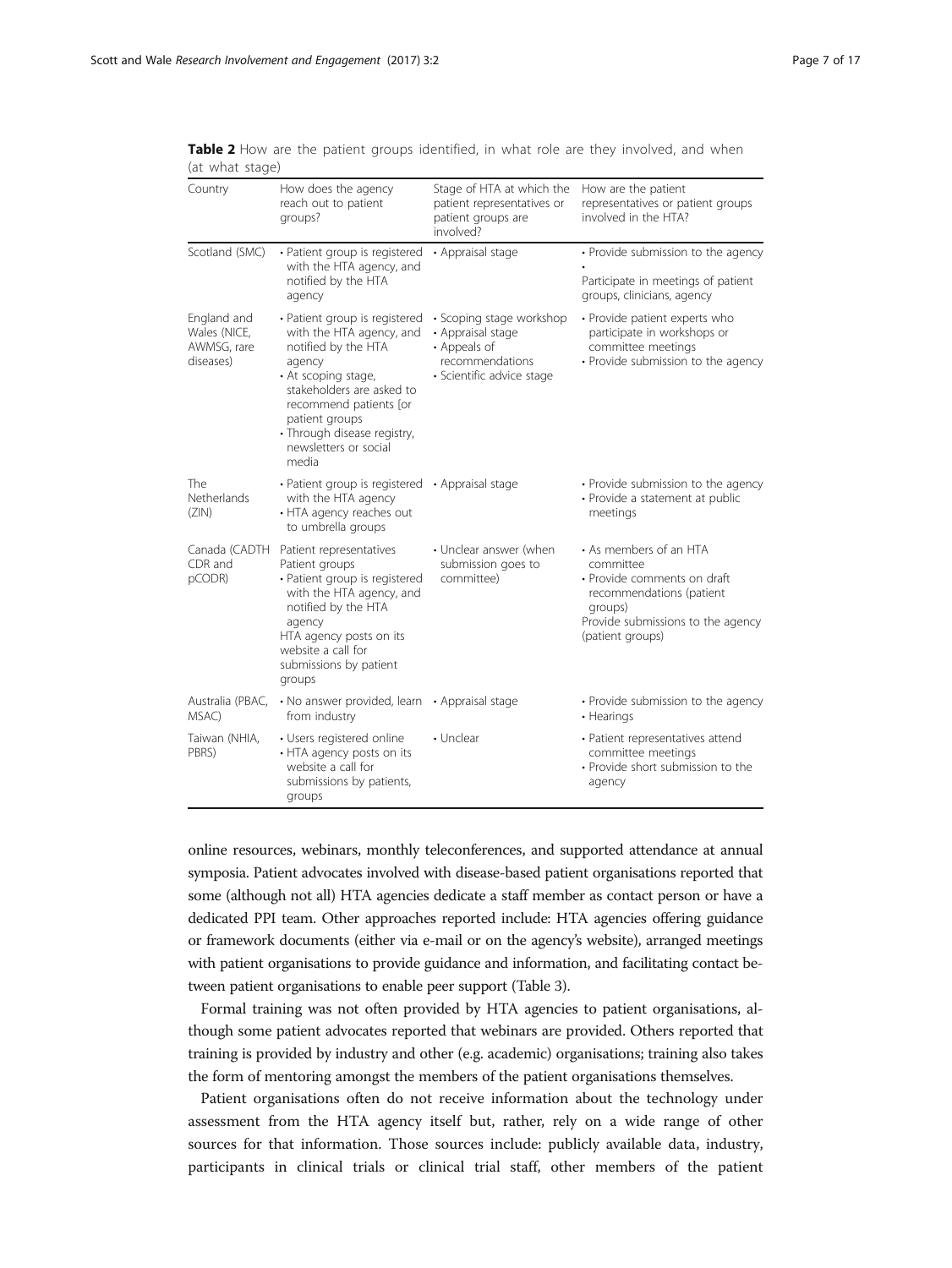| Country                                                 | What kind of support and<br>quidance is offered by the<br>agency?                                                                                                                                                                                                                                                                                                                                                                                                                                                                                                                                   | What kind of training is<br>offered by the agency?                                                                                                                                  | What kind of information on<br>the health technology is<br>provided, and by whom?                                                                                                                                                                                                                                                                                                                                            |
|---------------------------------------------------------|-----------------------------------------------------------------------------------------------------------------------------------------------------------------------------------------------------------------------------------------------------------------------------------------------------------------------------------------------------------------------------------------------------------------------------------------------------------------------------------------------------------------------------------------------------------------------------------------------------|-------------------------------------------------------------------------------------------------------------------------------------------------------------------------------------|------------------------------------------------------------------------------------------------------------------------------------------------------------------------------------------------------------------------------------------------------------------------------------------------------------------------------------------------------------------------------------------------------------------------------|
| Scotland<br>(SMC)                                       | • Guidance offered by agency's<br>Patient and Public<br>Involvement team<br>• Guidance documentation<br>exists<br>• A clear framework for<br>submission of input is<br>provided on the agency<br>website<br>• Individuals participating in<br>the process are greeted and<br>briefed<br>• Peer support is provided –<br>group can contact other<br>patient groups with<br>experience in process<br>• Has Public Involvement<br>Network Advisory Group                                                                                                                                               | Training and capacity<br>building, ad hoc or yearly                                                                                                                                 | • A form (recently revised by<br>patients together with<br>pharmaceutical industry) with<br>information is provided                                                                                                                                                                                                                                                                                                          |
| England and<br>Wales (NICE,<br>AWMSG, rare<br>diseases) | • Guidance offered by agency's<br>Public Involvement team<br>• Contact person is provided<br>• Guidance documentation<br>exists and is sent out<br>· Individuals participating in<br>the process are greeted and<br>briefed<br>• A clear framework for<br>submission of input is<br>provided on the agency<br>website<br>• Peer support is provided –<br>group can contact other<br>patient groups with<br>experience in submissions/<br>process<br>• Contact team exists but is<br>not yet well established<br>• No formal contact is provided<br>• Support is provided for key<br>group personnel | • Training and capacity<br>building, ad hoc or yearly<br>• Training is provided for<br>patient groups but it is not<br>specific for patient groups<br>and not regular<br>$\cdot$ No | • During scoping stage,<br>background is provided on<br>the drug<br>• It is assumed we know about<br>the treatment but we can<br>request further information<br>• It is possible to request<br>information but no formal<br>mechanism for this exists<br>• The information is very<br>limited – from clinical trials; if<br>a patient has been in a<br>relevant trial, the group<br>obtains information from that<br>patient |
| The<br>Netherlands<br>(ZIN)                             | • No support is provided<br>• A guidance document exists<br>but requires updating                                                                                                                                                                                                                                                                                                                                                                                                                                                                                                                   | • No                                                                                                                                                                                | • The group utilises whatever<br>information its patients or<br>umbrella organisation has<br>• The media                                                                                                                                                                                                                                                                                                                     |
| Canada<br>(CADTH CDR<br>and pCODR)                      | Patient representatives on HTA<br>Committees<br>· Orientation is provided<br>• Topic orientated speakers<br>• Online resources and sent<br>materials<br>• Monthly teleconference<br>• Attendance at annual<br>symposium<br>Patient groups(provide input<br>and/or feedback)<br>• Online guidance and<br>information<br>• Agency has a contact person<br>to answer questions<br>• Has a patient advisory group<br>(Patient Community Liaison<br>Forum)                                                                                                                                               | • Training in HTA<br>• Training through group<br>courses <sup>d</sup><br>• Webinars are provided<br>• No formal training;<br>mentoring is done within<br>the patient group itself   | • Obtain information from the<br>drug company<br>• Obtain information from<br>patients who have<br>participated in clinical trials or<br>are waiting for access<br>· From conferences, journal<br>articles                                                                                                                                                                                                                   |

<span id="page-8-0"></span>Table 3 Support for patient representatives and patient groups involved in HTA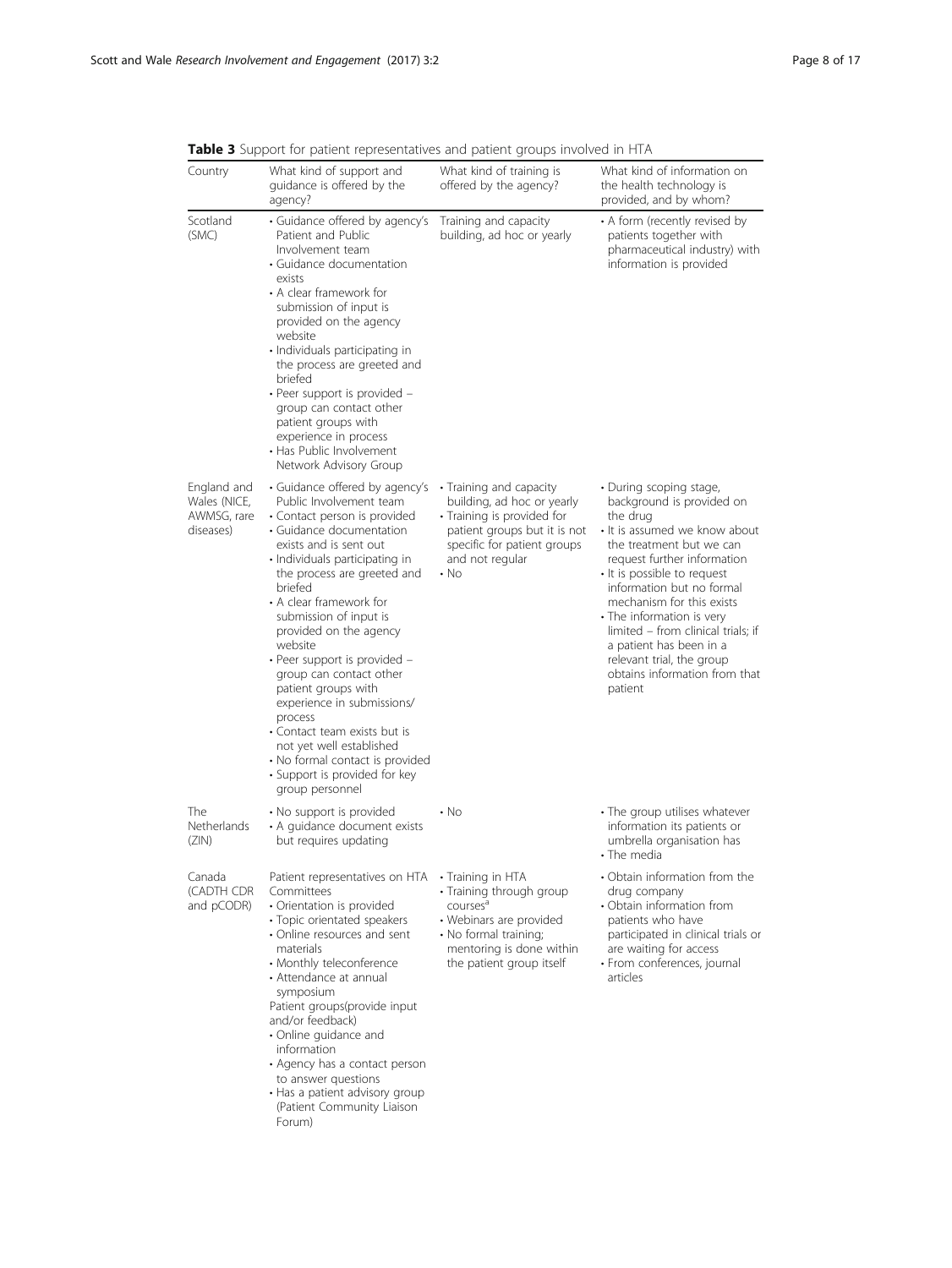| Australia<br>(PBAC, MSAC) | • No clear guidelines                                                                                                                                       | $\cdot$ No                                                                                                                                                                                                                                                | • The group is informed by the<br>industry<br>• Search for clinical trial data on<br>our own                                                                                                                                                                                                                                        |
|---------------------------|-------------------------------------------------------------------------------------------------------------------------------------------------------------|-----------------------------------------------------------------------------------------------------------------------------------------------------------------------------------------------------------------------------------------------------------|-------------------------------------------------------------------------------------------------------------------------------------------------------------------------------------------------------------------------------------------------------------------------------------------------------------------------------------|
| Taiwan (NHIA,<br>PBRS)    | • Brief quidance provided on<br>the agency's platform<br>• Meeting with patient groups<br>to discuss involvement and<br>provide information and<br>quidance | • Training provided by<br>International Research<br>Based Pharmaceutical<br>Manufacturers Association,<br>Taiwan Association of<br>Patient Organisations,<br>• Training is provided by<br>Taiwan Society for<br>Pharmacoeconomics and<br>Outcome Research | • Information is sought from<br>pharmacists, doctors, patient<br>groups and monthly<br>symposia for patients<br>· Information is sought from<br>clinical trial staff in hospital,<br>trial patients, patient<br>organisations; HTA report;<br>International organisations for<br>relevant disease area.<br>pharmaceutical companies |

Table 3 Support for patient representatives and patient groups involved in HTA (Continued)

ainformation provided by 'patient representatives' sitting on an HTA agency's committee, and members of the patient groups submitting to an HTA agency, is separated out for clarity

organisation itself, the media, internet searches, pharmacists, doctors, other patient organisations, existing HTA reports, conferences or patient symposia. Where agencies do provide information, their approaches include: provision of background and key information using a pre-designed form for the industry sponsor to complete; or the agency enables patient organisations to request further information from the HTA agency if required.

#### Purpose, outcomes and feedback on the involvement

The understanding of the purpose of patient involvement in HTA varied among the respondents. Some respondents reported that the purpose was unclear to them, or that it was only somewhat clear; one respondent felt that patient involvement was an exercise in 'ticking a box'. However, others understood patient involvement as an opportunity to provide HTA agencies with information on the experience of living with a condition or using existing treatments and the treatment under assessment. The patients can provide information on the value and impact of the treatment from a patient perspective, to help agencies understand unmet needs, provide input more generally, or help to set the content of a health insurance package (Table [4\)](#page-10-0).

In response to the question whether their input made a difference, a mixed picture emerged. Some respondents did not provide an answer or felt that their input has not made a difference for some time. Others cited a variety of ways in which their input has made a difference to the HTA process. 'Patient representatives' on HTA committees were able to point to specific funding decisions, for example, a decision to fund a drug due to information on improvement in quality of life, and identification of subgroups that were particularly negatively impacted by the disease. Responses from patient organisations were more general, and focused on the areas where they felt their input has made a difference, such as: contextualising the quality of life data from trials, illustrating unmet need, clarifying the impact on daily life of the disease or health technology, helping to educate HTA personnel about the disease or its treatment, and helping to create a fuller evidentiary picture by adding to industry and clinician evidence. Some patient advocates noted that either the impact or the weight of their submissions, vis-à-vis the other evidence considered, is unclear.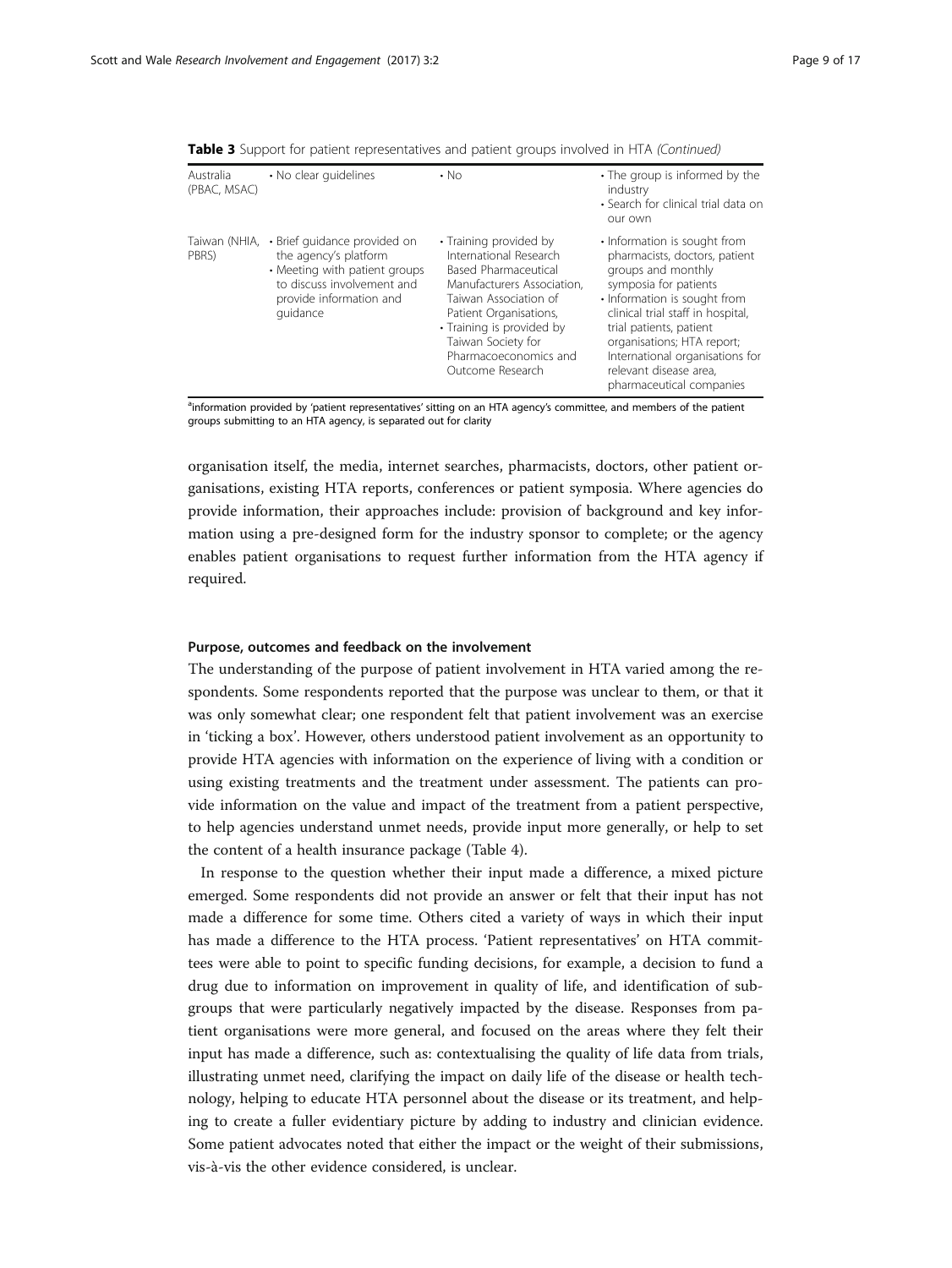| Country                                                 | Is the purpose of patient<br>involvement clear, and if so,<br>can you say what it is?                                                                                                                                                                                                                                                           | Does the input you provide<br>make a difference, and if so,<br>can you provide an example?                                                                                                                                                                                                                                                                                                                                                                                                                                                                                                                                                                                                                | Does the HTA agency provide<br>any feedback on how the<br>patient group information was<br>used and incorporated into<br>decisions?                                                                                                                                                                                |
|---------------------------------------------------------|-------------------------------------------------------------------------------------------------------------------------------------------------------------------------------------------------------------------------------------------------------------------------------------------------------------------------------------------------|-----------------------------------------------------------------------------------------------------------------------------------------------------------------------------------------------------------------------------------------------------------------------------------------------------------------------------------------------------------------------------------------------------------------------------------------------------------------------------------------------------------------------------------------------------------------------------------------------------------------------------------------------------------------------------------------------------------|--------------------------------------------------------------------------------------------------------------------------------------------------------------------------------------------------------------------------------------------------------------------------------------------------------------------|
| Scotland<br>(SMC)                                       | • To ensure appraisal<br>committees understand<br>impact of new drugs on<br>quality of life; human<br>perspective; patient<br>experience of condition and<br>treatment needs                                                                                                                                                                    | • Weighting and impact [of<br>input] not clear.<br>• Help to create the 'whole<br>picture' together with the<br>industry and clinician<br>information<br>• Contact with advocacy<br>groups of 1.5 years has led to<br>being listened to, arguments<br>heard                                                                                                                                                                                                                                                                                                                                                                                                                                               | • Group is advised of the<br>decision but no feedback is<br>provided<br>· Final reports or documents<br>reference key points from<br>patients, carers                                                                                                                                                              |
| England and<br>Wales (NICE,<br>AWMSG, rare<br>diseases) | • To ensure appraisal<br>committees understand<br>impact of new drugs on<br>quality of life; human<br>perspective; patient<br>experience of condition and<br>treatment needs<br>• Learning still - unclear                                                                                                                                      | • Weighting and impact [of<br>input] not clear.<br>• Worked with company,<br>clinicians to provide patient<br>access scheme to increase/<br>show value<br>• Contact with advocacy<br>groups of 1.5 years has led to<br>being listened to, arguments<br>heard                                                                                                                                                                                                                                                                                                                                                                                                                                              | • Group is advised of the<br>decision but no feedback is<br>provided<br>• Final reports or documents<br>reference key points from<br>patients, carers<br>• Feedback is provided from<br>meetings but may not be<br>able to share it with the rest<br>of the patient group                                          |
| The<br>Netherlands<br>(ZIN)                             | • Sets the content of the<br>insurance package, like G-<br><b>BAZIN</b>                                                                                                                                                                                                                                                                         | • None since the Pompe, Fabry<br>diseases example                                                                                                                                                                                                                                                                                                                                                                                                                                                                                                                                                                                                                                                         | • No, communicated through<br>industry                                                                                                                                                                                                                                                                             |
| Canada<br>(CADTH CDR<br>and pCODR)                      | Patient representatives<br>• It should be clear: the<br>experience of living with [a<br>disease], treatments<br>• Where value lies from the<br>patient's perspective,<br>experience<br>Patient groups<br>· Yes - to give input<br>• To hear from patients,<br>check a box<br>Somewhat - to understand<br>impact on patients, fill unmet<br>need | • It does make a difference.<br>One drug was funded based<br>on submission documenting<br>how life was improved on<br>treatment; identified relevant<br>subgroup negatively affected<br>by [a disease]<br>· Importance of single<br>measures/associated<br>symptoms on daily life;<br>relevance of quality of life<br>data from clinical trials;<br>unmet need in a patient<br>subgroup<br>• It demonstrates the impact<br>on daily life, careers, finances,<br>vision of life of carers in<br>relation to quality adjusted<br>life years<br>$\cdot$ In drafting final<br>recommendations<br>• In final recommendations<br>Educate committee about<br>disease, available drugs and<br>use, intolerability | • Patient submissions are<br>referenced in both interim<br>and final recommendations<br>(reports) on agency's website<br>• Groups know their feedback<br>is considered if a detail is<br>queried<br>• No information on how it is<br>used, its value<br>• Not yet<br>Yes (no further detail<br>provided), feedback |
| Australia<br>(PBAC)                                     | • Unclear                                                                                                                                                                                                                                                                                                                                       | • No example provided                                                                                                                                                                                                                                                                                                                                                                                                                                                                                                                                                                                                                                                                                     | $\cdot$ No                                                                                                                                                                                                                                                                                                         |
| Taiwan<br>(NHIA, PBRS)                                  | • Providing input, collecting<br>patients' opinions                                                                                                                                                                                                                                                                                             | • No answer provided                                                                                                                                                                                                                                                                                                                                                                                                                                                                                                                                                                                                                                                                                      | • An e-mail is sent acknow-<br>ledging the submission<br>• Submission is listed in the<br>meeting minutes<br>• No direct feedback is<br>provided                                                                                                                                                                   |

<span id="page-10-0"></span>Table 4 Purpose, outcomes and feedback on the involvement

Feedback is often not formally provided by the HTA agencies, and one respondent noted that this makes it difficult to know the value of the submission. However, some respondents reported that it can be gleaned whether the patient organisation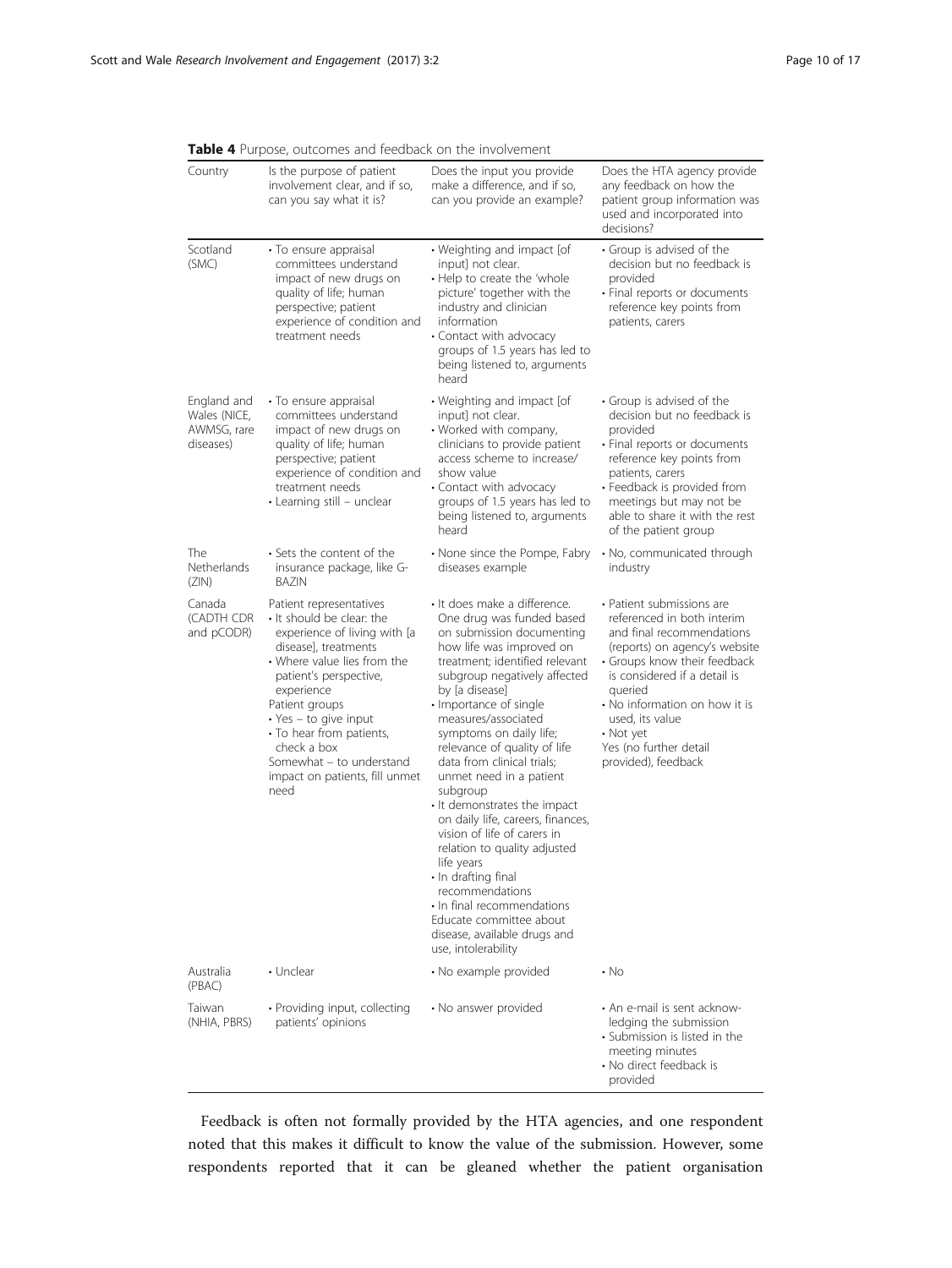submission was utilised, for example, by examining the meeting minutes to see if the submission is listed, or examining the interim and final recommendations (whether they make reference to patient organisation submissions or are changed following comment by the patient organisation). Where an agency queries the patient organisation about the content of their submission, it can also be inferred that the submission is being considered by the HTA agency. One respondent noted that feedback was provided (that their submission had been received) but did not furnish any details.

#### **Discussion**

A mixed picture thus emerges about patient involvement in HTA from the perspective of patient advocates involved in the process. Patient advocates and 'patient representatives' report that HTA agencies involve patient organisations either actively, by reaching out to groups known to them (e.g. those listed in the HTA agency's database), or passively by posting requests for input on the agency's website. The passive approach has the drawback of placing the onus on the patient organisation to monitor the agency's website for HTAs relevant to its members, or to be informed by industry. The active approach – HTA agency reaching out to patient organisations – means that patient organisations know when their input is being sought, and they can then notify their members. The HTA agencies using the active approach are generally open to adding patient organisations to their databases, although some have criteria that need to be met. Communication between patient organisations involved in similar or overlapping disease areas would also be beneficial, as this could further increase patient participation in the HTA process. Additionally, agencies may consider proactive advertising, since patient organisations may not necessarily be representative of patient populations in all cases.

Approaches to supporting disease-based patient organisation involvement in the HTA process include both personal and electronic means. Personal support involves dedicating an HTA agency staff member or team, enabling in-person meetings of patient organisations with HTA agencies, or facilitating interactions between patient organisations. Online approaches include provision of guidance or other documents (either via e-mail or by posting them on the agency's website). Our questionnaire did not query which of these approaches is preferable to the patient organisations. It is possible that the answer to this question would vary by jurisdiction, HTA agency, and patient organisation. It could also depend on the size, remit and capacity of both the HTA agency and the patient organisation. Therefore, clear communication between the agency and patient organisations is of crucial importance. Individual agencies and patient organisations could benefit from considering approaches used by other agencies.

Questions about training for patients and patient organisations revealed that patients participating in HTA committees as 'patient representatives' receive training from the HTA agency. However, such training may not be provided by HTA agencies to patient organisations. Patient organisations may therefore turn to industry or other organisations, or facilitate internal mentoring within their own groups. This is less than ideal, as HTA agencies are best positioned to advise patient organisations about agencyspecific processes and informational needs. Extending the training that is provided to 'patient representatives' on HTA committees to patient organisations and others could be a worthwhile endeavour.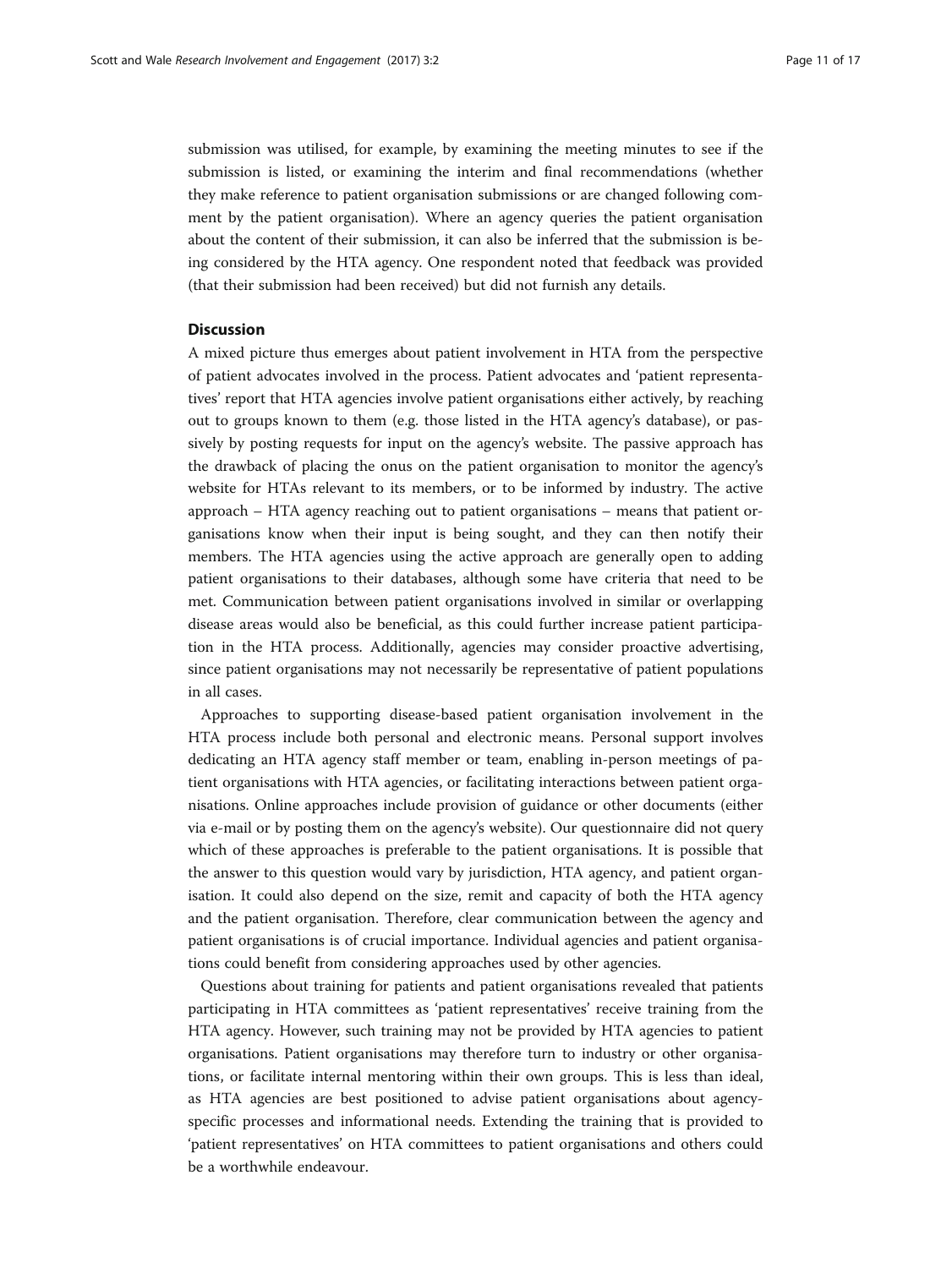A similar point can be made about information provision by HTA agencies to patient organisations. Although patient advocates report a wide range of creative approaches to obtaining information about technologies under assessment, the HTA agency or the industry sponsor for the new technology is in the best position to provide this information to patient organisations. Issues arise around confidentiality of the data provided to the agency, and codes of conduct created by overarching pharmaceutical company bodies to protect patients from direct advertising. An approach adopted in Scotland – of providing patient organisations with standardised information obtained using a form that has been co-designed by industry and patients and is completed by industry – may be worthwhile for adopting in other jurisdictions. Beyond that, initiatives reported in the literature around public involvement in HTA may also be helpful in terms of patient involvement in HTA. These include: providing patients participating in HTA committees with a clear and detailed description of the role, and preparing introductory documents about HTA and HTA agency processes for the involvement of patients and patient organisations together with other background and guidance materials [\[10,](#page-16-0) [23\]](#page-17-0).

Although respondents provided a range of answers about the purpose of patient involvement in HTA, it was somewhat surprising that some of the respondents – involved in disease-based patient organisation submissions to HTA agencies – report a lack of clarity about the purpose of such involvement. This may point to informational needs by patient organisations that go beyond the need for information about the specific health technologies. This could include: the need for information about HTA itself and its goals in that jurisdiction; the process and methods adopted by the specific agency; the types of information and evidence considered during the technology assessment; and the specific role that information provided by patient groups plays. The last of these needs clarification as several respondents noted that the weight or impact of the patient submissions, vis-à-vis other evidence considered in the HTA process, was unknown to them. Providing this information could, moreover, help to resolve the identified lack of clarity about whether the information provided by the patient organisations makes a difference to the HTA processes and outcomes. Unsurprisingly, 'patient representatives' participating on HTA committees are better equipped to cite specific examples where patient submissions made a difference as they are part of the decision-making processes and so have first-hand experience of the discussions that take place. The patient advocates working with patient organisations were less able to do so, and answered the question by focusing on the type of input they felt made a difference (e.g. on daily experience with the disease, impact on quality of life).

Patient advocates with patient organisations report that although they can sometimes identify whether their submission has been utilised, feedback on the submissions is generally not provided to them by the HTA agencies. This is problematic as one of the dominant types of patient organisation involvement in the HTA process takes the form of written submissions, which is a resource intense activity for patient organisations. Feedback could inform the value of using those resources and additionally lead to directed quality improvements in submissions. HTA agencies are best positioned to identify their own informational needs and how the information provided was used by them [[4\]](#page-16-0). CADTH in Canada (Common Drug Review) does now provide feedback to the patient organisations that make submissions, and has a policy of making the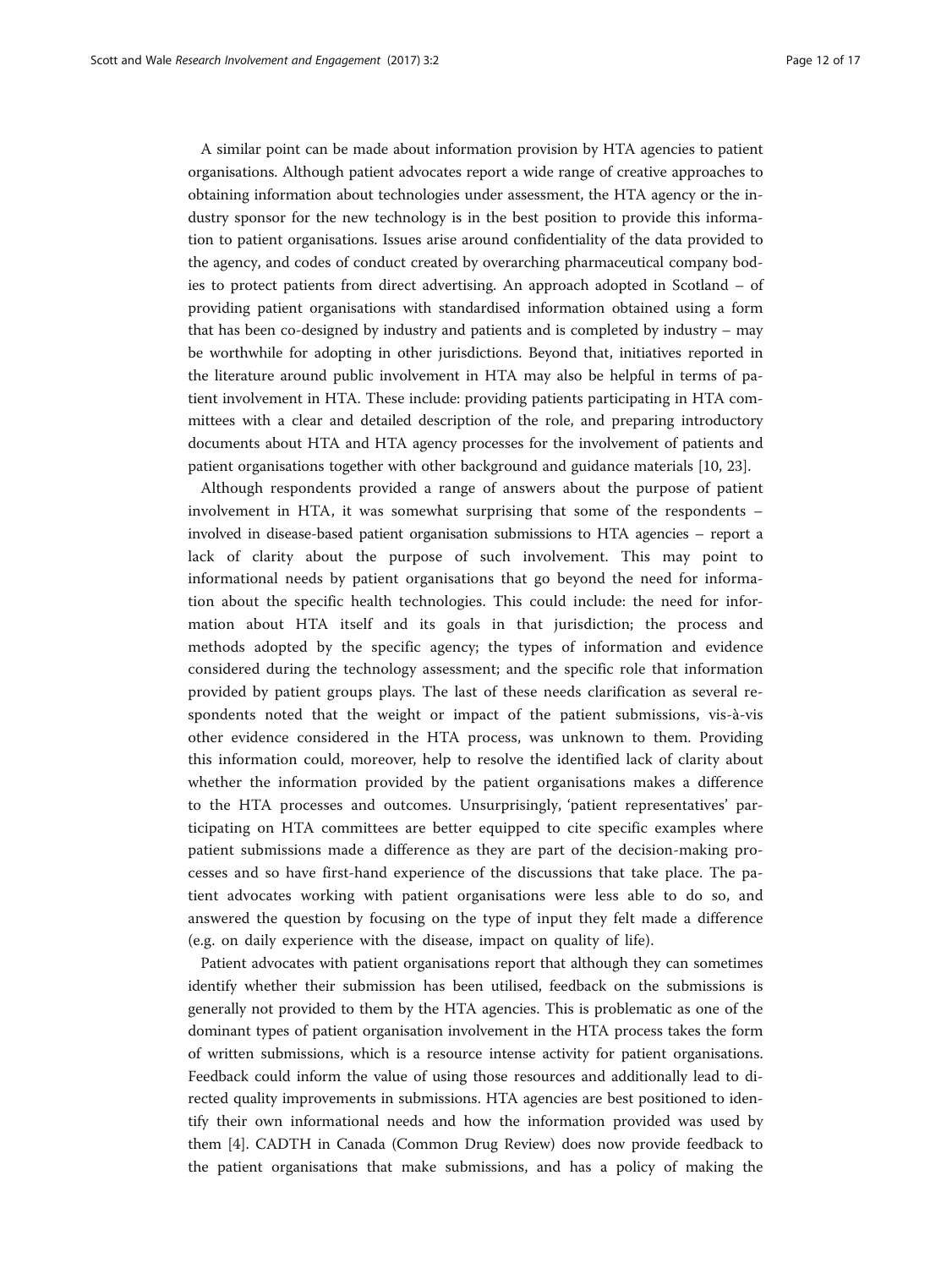submissions easily accessible on its website, where it is given permission to do so, so that other patient organisations can learn from them [[24\]](#page-17-0). SMC in Scotland also gives examples of useful submissions on their website so that other groups can learn from them and their PPI team will review submissions that are in preparation [[25\]](#page-17-0).

The challenges around involvement in HTA that were identified by patient advocates and their disease-based patient organisations when responding to our questionnaire are not surprising. Many of these same challenges to PPI have been identified by HTA agencies themselves. According to HTA agencies, some of the challenges include: tensions between scientific healthcare evidence and social considerations when considering the patient perspective; practical issues around engaging patients; dissemination of information to patient organisations; inadequate time to conduct high-quality engagement activities; the potential for lengthening the process of HTA by involving patients; lack of expertise in qualitative research within HTA agencies; how to address the diversity of patient populations, and identifying participants who are truly 'representative'; and absence of resources, both within HTA agencies and patient organisations, to carry out meaningful engagement [[19\]](#page-16-0). The picture that emerges from the present questionnaire is that a wide range of approaches have been adopted by HTA agencies to address some of these challenges. It is therefore hoped that some of the approaches identified here can serve as examples of the way forward both for HTA agencies and diseasebased patient organisations. This may be particularly relevant to HTA agencies that have yet to involve patients or are in the early stages of involvement.

#### Limitations and strengths

The questionnaire's strength lies in its very high response rate (94%), which is considerably higher than the rates typically reported in the surveys conducted in the field of HTA of from 18–90% [\[12](#page-16-0), [19](#page-16-0), [20](#page-16-0), [26](#page-17-0)]. The high response rate is attributable to many of the respondents being known to one of the authors (JW), who personally reached out to the respondents. However, it needs to be noted that – being the first survey focusing on the views of patient organisations and patient advocates – the survey was considerably smaller than other surveys in HTA, which also limits its generalisability. Another strength lies in the profile of respondents, which allowed us to compare the perspectives of patient advocates working within disease-based patient organisations involved in the HTA process with the views of 'patient representatives' who are members of the HTA committee.

A limitation lies in the potential for selection bias in the recruited sample of participants as the survey specifically targeted people known to be involved in HTA in their own countries. This targeting was deliberate, however, as the present survey was intended to identify the views of those patient advocates and patient organisation members known to have experience with HTA processes; it was not an effort to assess the awareness of patient advocates around HTA activities in their own countries, which will become the main focus of a future, more broadly distributed questionnaire.

It is worth noting that because more than half of the responses were from Canada and UK (in aggregate), the views presented here are of some of the most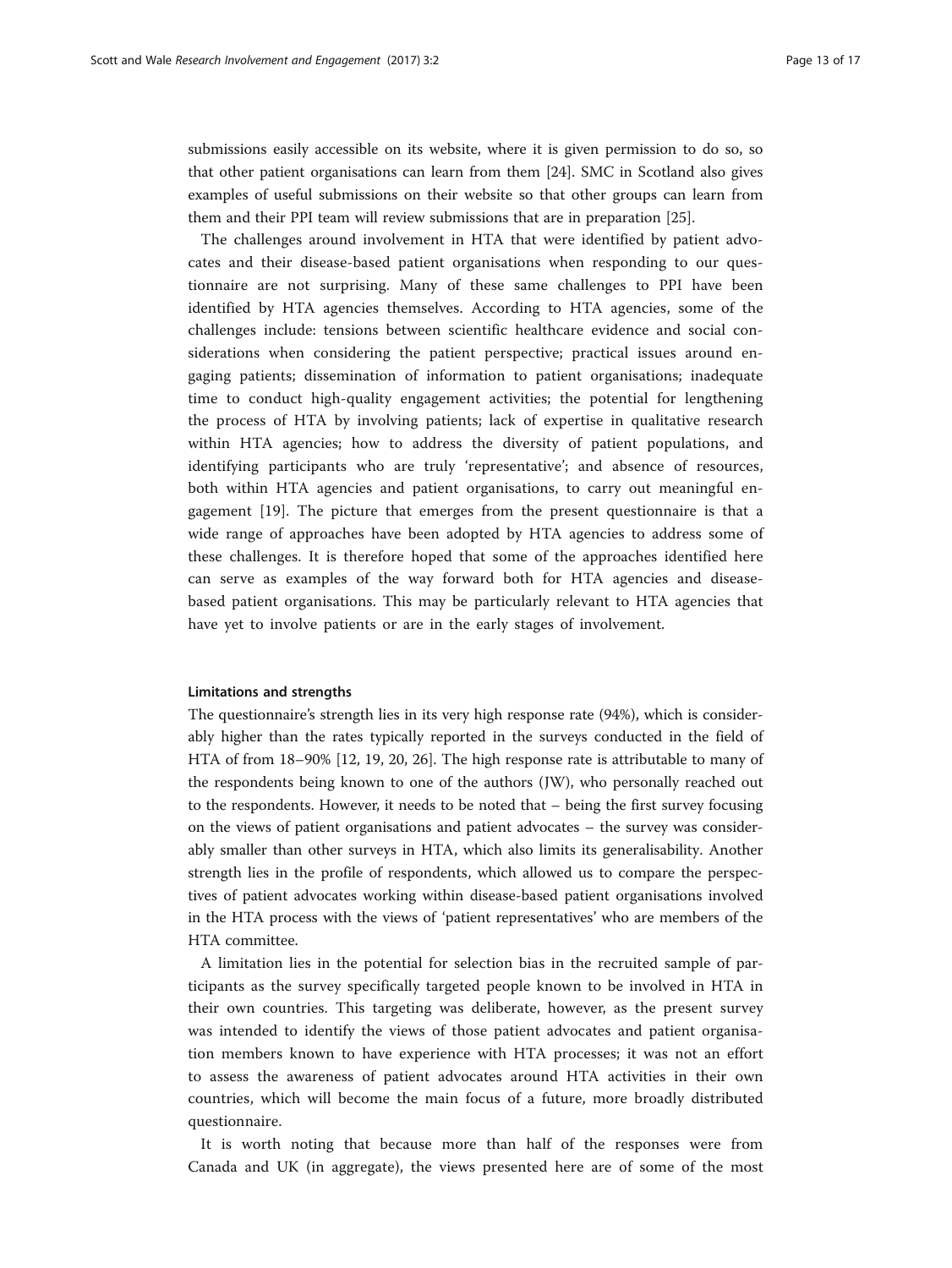developed patient involvement initiatives, in terms of both longevity and comprehensiveness, and may not be representative of the views of patients and diseasebased patient organisations involved in HTA processes in other jurisdictions. Identifying approaches to patient involvement in jurisdictions with more developed patient involvement initiatives does, however, offer an opportunity to those jurisdictions with less developed initiatives to identify options that can be adapted and adopted in their countries.

Finally, a potential limitation lies in the open-ended nature of the questions used in the survey, which may have led to their incorrect interpretation by non-English as first language speakers. To address this, a summary of the responses was sent to the respondents for their verification. Some adjustment in the wording of the summary was made in response to arguments presented to us by the 'patient representatives' on an HTA appraisal committee. This was related to patient organisations being able to give suggestions on draft recommendations and see changes in wording, which the 'patient representatives' saw as feedback on the patient organisation submissions. Otherwise, we are confident that the potential for this problem was minimised.

#### Conclusions

The findings of this questionnaire suggest a mixed picture. Some progress has been made in terms of engaging patients through their disease-based patient organisations in the HTA process, in a way that is sensitive and appropriate to patient organisation needs. However, important gaps remain. Therefore, the next steps could include a careful consideration of an optimal balance between enhancing the opportunities for patient organisations to make contributions to HTA and the informational and process needs of the HTA agencies. Among the specific issues in need of consideration, are:

- What are the best processes for facilitating the involvement of disease-based patient organisations in HTA;
- How should patient organisation involvement be operationalised, e.g. what role(s) should patients take on, what training do the patient organisations need to enable this;
- How to enhance communication between HTA agencies and patient organisations vis-à-vis the purpose of involvement, processes, and expectations;
- How best to support the involvement of patient organisations in HTA, what types of ongoing training and quality improvement, information provision, feedback processes, etc., should be implemented.

As suggested by the questionnaire, patient involvement processes are constantly evolving and some agencies have already taken steps towards addressing at least some of the identified issues. Patient organisations recognise and appreciate those efforts. It is hoped that the findings presented here will continue to spur efforts towards further developments by these and other HTA agencies. A re-survey is planned in the future, this time co-designed with the patient members and patient group representatives.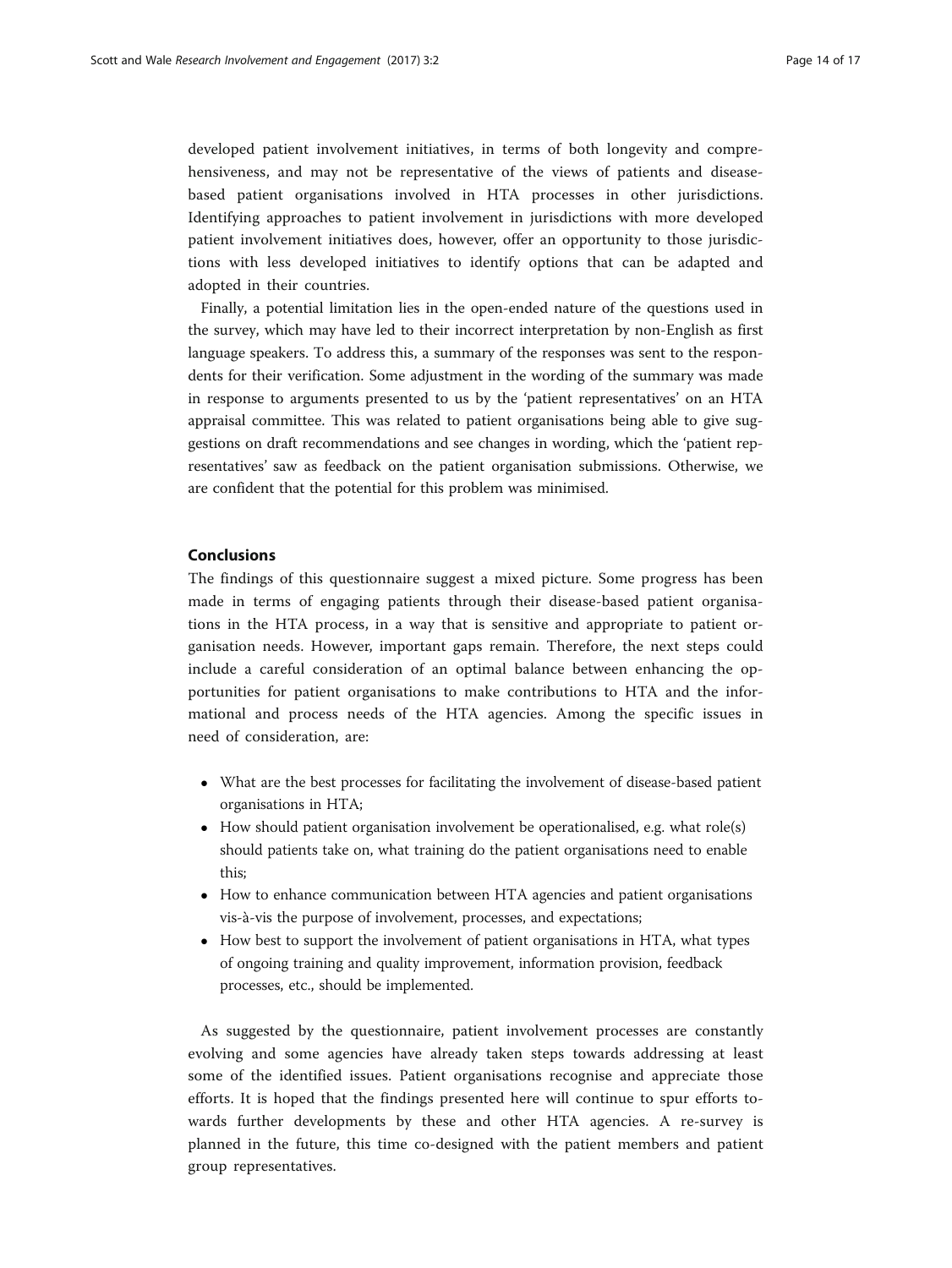#### <span id="page-15-0"></span>Appendix

#### Table 5 Questionnaire

| Information sought                                                                                                                                                                                                     | Response | Any further comments |
|------------------------------------------------------------------------------------------------------------------------------------------------------------------------------------------------------------------------|----------|----------------------|
| 1. Your name                                                                                                                                                                                                           |          |                      |
| 2. Your patient group affiliation                                                                                                                                                                                      |          |                      |
| 3. The country(ies) in which you mostly work                                                                                                                                                                           |          |                      |
| 4. The agency or organisation that your patient<br>group provides patient input for                                                                                                                                    |          |                      |
| 5. At what stage(s) of the process is this input<br>sought? e.g. at scoping or protocol stage, for a<br>scientific report, when the submission goes to<br>the decision making committee                                |          |                      |
| 6. Who is the input from? e.g. patients, carers,<br>patient experts, public/consumers                                                                                                                                  |          |                      |
| 7. How are they involved? e.g. committee member,<br>consultations, providing information, templated<br>submissions, hearings                                                                                           |          |                      |
| 8. Is there a framework for the input and is clear<br>quidance provided by the agency or organisation?                                                                                                                 |          |                      |
| 9. Is training or capacity building provided – and if so,<br>by whom?                                                                                                                                                  |          |                      |
| 10. Is the purpose of providing input clear – what do<br>you think it is?                                                                                                                                              |          |                      |
| 11. How does the agency or organisation identify which<br>patients, advocates or patient groups to contact for input?<br>e.g. database held by agency/organisation, in newsletters,<br>call for submissions on website |          |                      |
| 12. What support does the agency or organisation provide?<br>- you may wish to give an example                                                                                                                         |          |                      |
| 13. What information do you receive about the new<br>medication, and who provides it?                                                                                                                                  |          |                      |
| 14. Is feedback provided on the input? e.g. how the patient<br>group/organisation's submission was used and how it<br>informed decision making                                                                         |          |                      |
| 15. Does the agency or organisation have a 'patient advisory<br>group' to assist it in its work? - if so please describe                                                                                               |          |                      |
| 16. Any other comments - and can you provide us with an<br>example of when you felt your input made a difference?                                                                                                      |          |                      |

#### Abbreviations

CADTH: Canadian Agency for Drugs and Technologies in Health; CDR: Common Drug Review; HTA: Health technology assessment; HTAi: Health Technology Assessment International; NICE: The National Institute for Health and Care Excellence; PCIG: HTAi Patient and Citizen Involvement in HTA Interest Group; SMC: Scottish Medicines Consortium

#### Acknowledgements

The authors would like to acknowledge and thank the respondents who completed the questionnaire. We would like to acknowledge the members of the HTAi Patient and Citizen Involvement Interest Group who contributed to the workshop for which this project provided background data for the theme of the one-day workshop. The workshop would not have happened without everyone's hard work and collegiality. We thank the members of the Patient Involvement and Education Working Group for their comments on the manuscript and their commitment to patient involvement in various agencies, in particular Jennifer Dickson and Ann Single. We would also like to thank the peer reviewers whose feedback strengthened this manuscript.

#### Funding

Not applicable.

Availability of data and materials Not applicable.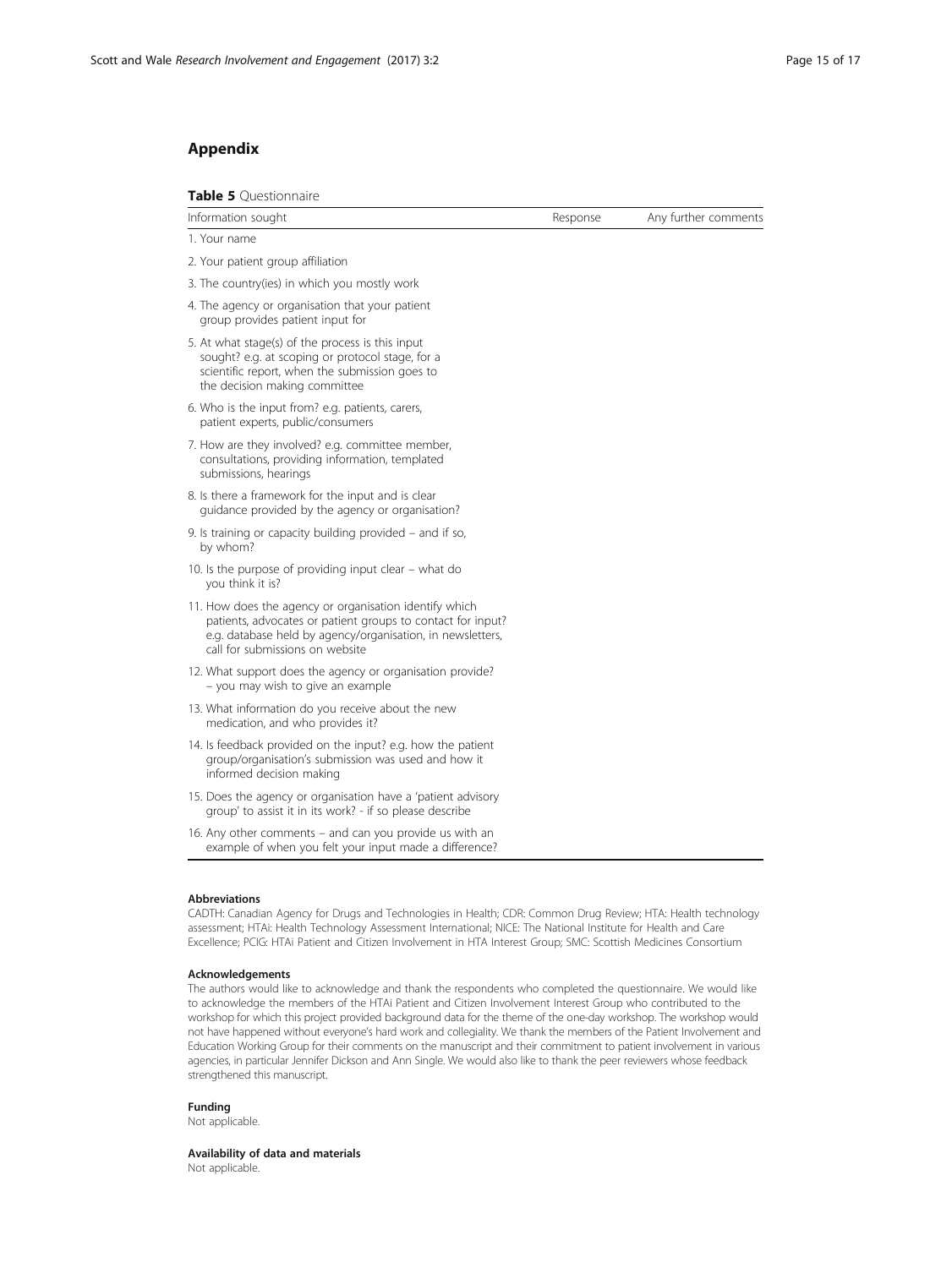#### <span id="page-16-0"></span>Authors' contributions

Both authors contributed to this manuscript. AMS produced the first draft the manuscript, to which JW added substantive intellectual content. Both authors read and approved the final manuscript. The questionnaire on which this project is based was designed by JW working closely with AMS.

#### Authors' information

Not applicable.

#### Competing interests

The authors declare that they have no competing interests.

#### Consent for publication

Not applicable.

#### Ethics approval and consent to participate

Not applicable.

#### Author details

<sup>1</sup>Centre for Research in Evidence Based Practice, Bond University, Gold Coast, QLD 4229, Australia. <sup>2</sup>Patient and Citizen Involvement in HTA Interest Group, HTAi, 11A Lydia Street, Brunswick, VIC 3056, Australia. <sup>3</sup>Health Technology Assessment international (HTAi), 1200 10405 Jasper Avenue, Edmonton, AB T5J 3N4, Canada.

#### Received: 6 September 2016 Accepted: 16 December 2016 Published online: 10 January 2017

#### References

- 1. HTAGlossary.net. Health Technology Assessment (HTA) 2016. Available from: [http://htaglossary.net/health](http://htaglossary.net/health+technology+assessment+%28HTA%29) [+technology+assessment+%28HTA%29.](http://htaglossary.net/health+technology+assessment+%28HTA%29) Accessed 2 Aug 2016.
- 2. EUR-ASSESS Steering Committee. Health technology assessment. Int J Technol Assess Health Care. 2009; 25(Supplement 1):10.
- 3. Government of Australia. Review of Health Technology Assessment in Australia: December 2009. 2009.
- 4. Berglas S, Jutai L, MacKean G, Weeks L. Patients' perspectives can be integrated in health technology assessments: an exploratory analysis of CADTH Common Drug Review. Research Involvement and Engagement. 2016;2(21):1.
- 5. Cleemput I, Christiaens W, Kohn L, Leonard C, Daue F, Denis A. Acceptability and Perceived Benefits and Risks of Public and Patient Involvement in Health Care Policy: A Delphi Survey in Belgian Stakeholders. Value Health. 2015; 18(4):477–83.
- 6. Staniszewska S, Brett J, Mockford C, Barber R. The GRIPP checklist: strengthening the quality of patient and public involvement reporting in research. Int J Technol Assess Health Care. 2011;27(4):391–9.
- 7. Wortley S, Wale J, Grainger D, Murphy P. Moving beyond the rhetoric of patient input in health technology assessment deliberations. Aust Health Rev. 2016. [E-pub ahead of print]
- 8. Dipankui MT, Gagnon MP, Desmartis M, Legare F, Piron F, Gagnon J, et al. Evaluation of patient involvement in a health technology assessment. Int J Technol Assess Health Care. 2015;31(3):166–70.
- 9. Staniszewska S. Patient and public involvement in health services and health research: A brief overview of evidence, policy and activity. J Res Nurs. 2009;14(4):295–8.
- 10. Oliver S, Milne R, Bradburn J, Buchanan P, Kerridge L, Walley T, et al. Involving consumers in a needs-led research programme: a pilot project. Health Expect. 2001;4(1):18–28.
- 11. Abelson J, Bombard Y, Gauvin FP, Simeonov D, Boesveld S. Assessing the impacts of citizen deliberations on the health technology process. Int J Technol Assess Health Care. 2013;29(3):282–9.
- 12. Hailey D, Werko S, Bakri R, Cameron A, Gohlen B, Myles S, et al. Involvement of consumers in health technology assessment activities by Inahta agencies. Int J Technol Assess Health Care. 2013;29(1):79–83.
- 13. Menon D, Stafinski T. Role of patient and public participation in health technology assessment and coverage decisions. Expert Rev Pharmacoecon Outcomes Res. 2011;11(1):75–89.
- 14. Facey K, Boivin A, Gracia J, Hansen HP, Lo Scalzo A, Mossman J, et al. Patients' perspectives in health technology assessment: a route to robust evidence and fair deliberation. Int J Technol Assess Health Care. 2010;26(3):334–40.
- 15. Facey KM. Patient involvement in HTA: What added value? Pharmaceuticals Policy and Law. 2011;13:245–51.
- 16. Gagnon MP, Desmartis M, Lepage-Savary D, Gagnon J, St-Pierre M, Rhainds M, et al. Introducing patients' and the public's perspectives to health technology assessment: A systematic review of international experiences. Int J Technol Assess Health Care. 2011;27(1):31–42.
- 17. Gauvin FP, Abelson J, Giacomini M, Eyles J, Lavis JN. Moving cautiously: Public involvement and the health technology assessment community. Int J Technol Assess Health Care. 2011;27(1):43–9.
- 18. Rowland P, McMillan S, McGillicuddy P, Richards J. What is "the patient perspective" in patient engagement programs? Implicit logics and parallels to feminist theories. Health (London, England: 1997). 2016.
- 19. Whitty JA. An international survey of the public engagement practices of health technology assessment organizations. Value Health. 2013;16(1):155–63.
- 20. Hailey D, Nordwall M. Survey on the involvement of consumers in health technology assessment programs. Int J Technol Assess Health Care. 2006;22(4):497–9.
- 21. Lopes E, Street J, Carter D, Merlin T. Involving patients in health technology funding decisions: stakeholder perspectives on processes used in Australia. Health Expect. 2016;19(2):331–44.
- 22. Wortley S, Tong A, Howard K. Preferences for engagement in health technology assessment decision-making: a nominal group technique with members of the public. BMJ Open. 2016;6(2):e010265.